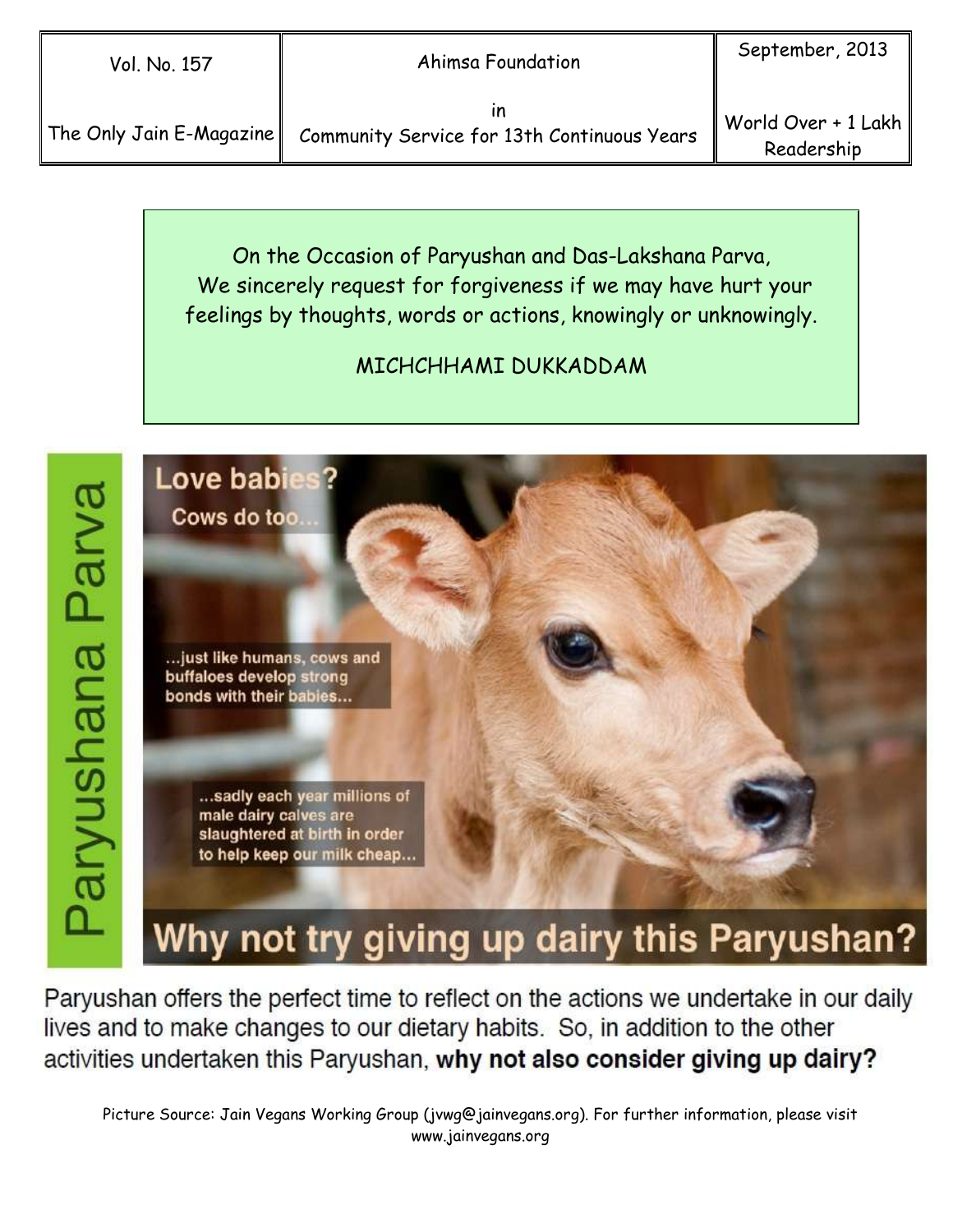#### PARYUSHAN: THE FESTIVAL OF SELF-UPLIFT BY THE HOLY OBSERVATION OF TEN UNIVERSAL VIRTUES

The Jain community like other communities throughout the world celebrates many social and religious functions annually. The superb Jain festival popularly known as 'Paryushan Parva' organized every year in the auspicious month 'Bhadrapad' of the Hindu calendar extends from the fifth day to fourteenth day of the bright fortnight. The festival ordains the Jains to observe the ten universal supreme virtues in daily practical life. Besides assuring a blissful existence in this world and the other world for every living being, it aims at the attainment of salvation - the supreme ideal for mundane soul. The non-Jains also express high reverence for this Jain festival. All members of Jain community- high and low, young and old, and males and females, participate with full vigor and zeal in the various religious rituals and cultural programs. They listen with rapt attention to the holy sermons of the saints and learned Jain scholars arranged during the ten-day festival. In these celebrations lie dormant the seeds of the well being, peace and happiness of the common man. On the eve of this festival all activities, which add to social discord or bitterness are declared taboo from the temple pulpits. These celebrations harbinger social harmony and amity and preach the lofty Jain motto 'Live and Let live'.

The 'Paryushan Parva' celebrated annually for self-purification and uplift is meant to adhere to the ten universal virtues in practical life; and leads us on the right path, far from the mad strife for material prosperity, which ultimately leads us to our true destination i.e., salvation. Two popular titles of this festival, viz. (i) Paryushan Parva and (ii) Dash Lakshan Parva are in vogue; but the mode of performance and aim of the festival is same.

The celebration through which the karmic matter attached to the soul is totally burnt or vanquished (both internally and externally) is known Paryushan i.e., self-purification. Paryushan Parva gives expression to the perfectly purified trait of the soul, through which one gets rid of worldly discords and allurements and one gets fully absorbed in the eternal truth on experiencing and realizing the true nature of soul. In other words we can say that the natural realization of the trio 'the True, the Good and the Beautiful' is fully possible only through Paryushan. In fact the other name of the Jainism, which is universal religion, is Paryushan. This festival puts an end to all evils in man; gives him realization of the eternal bliss, and spiritualism becomes alive by the celebration of this festival.

This festival has its own age-old history, but nothing definite can be said about its origin and since when it is being celebrated. In fact, the celebration of this festival is beyond the scope of known history. The truth is that spiritual matters like self-purification and renunciation cannot be measured by Time scale. When the auspicious month of Bhadrapad comes every year, the whole Jain community celebrates this festival unitedly without any difference of high and low, rich and poor. The Digambaras and the Swetamberas, both sects of Jain community celebrate the self-uplifting festival with great enthusiasm. The fifth day of the bright fortnight of the holy month of 'Bhadrapad' is auspicious for both. The Digambaras celebrate this festival annually for ten days, from the fifth day to the fourteenth day of the bright half of the month. Whereas the Swetamberas celebrate it only for eight days, and the eightth day is the main day of their celebrations held under the title Samvatsari Parva.

Similar to the modern age, the Dash Lakshan Parva was celebrated with great zeal and joy thousands of years ago as well; austerities viz. self-meditation, doing penance, fasting and study of holy scriptures were performed during that period. The householders purged their soul by keeping fast on the last day of the ceremonies and celebrated the closing ceremony with great pomp and show. When the ten day celebration are over, this festival leaves behind deep impress on the mind and heart of every Jain - young and old.

All Jains - Digambers and Swaitambers, will celebrate this sacred festival forever throughout India and abroad. The former appear to have the best pretensions to antiquity and cultural heritage and to have been most widely diffused; the later have only as yet been traced as far back as 5th century AD. The former are almost certainly the same as Nirgrantha, who are referred to in numerous passages of Buddhist Pal Pitakas and must therefore be as old as 6th century B.C. rather earlier. The Swaitamberas' idea of exclusiveness appears to be one of recent growth. In fact, Jainism is a prehistoric religion propounded by the first Tirthankara Lord Aadi Nath. Upon all these grounds we think that the celebration of Paryushan Parva is a holy tradition coming down from the ancient past to the present times.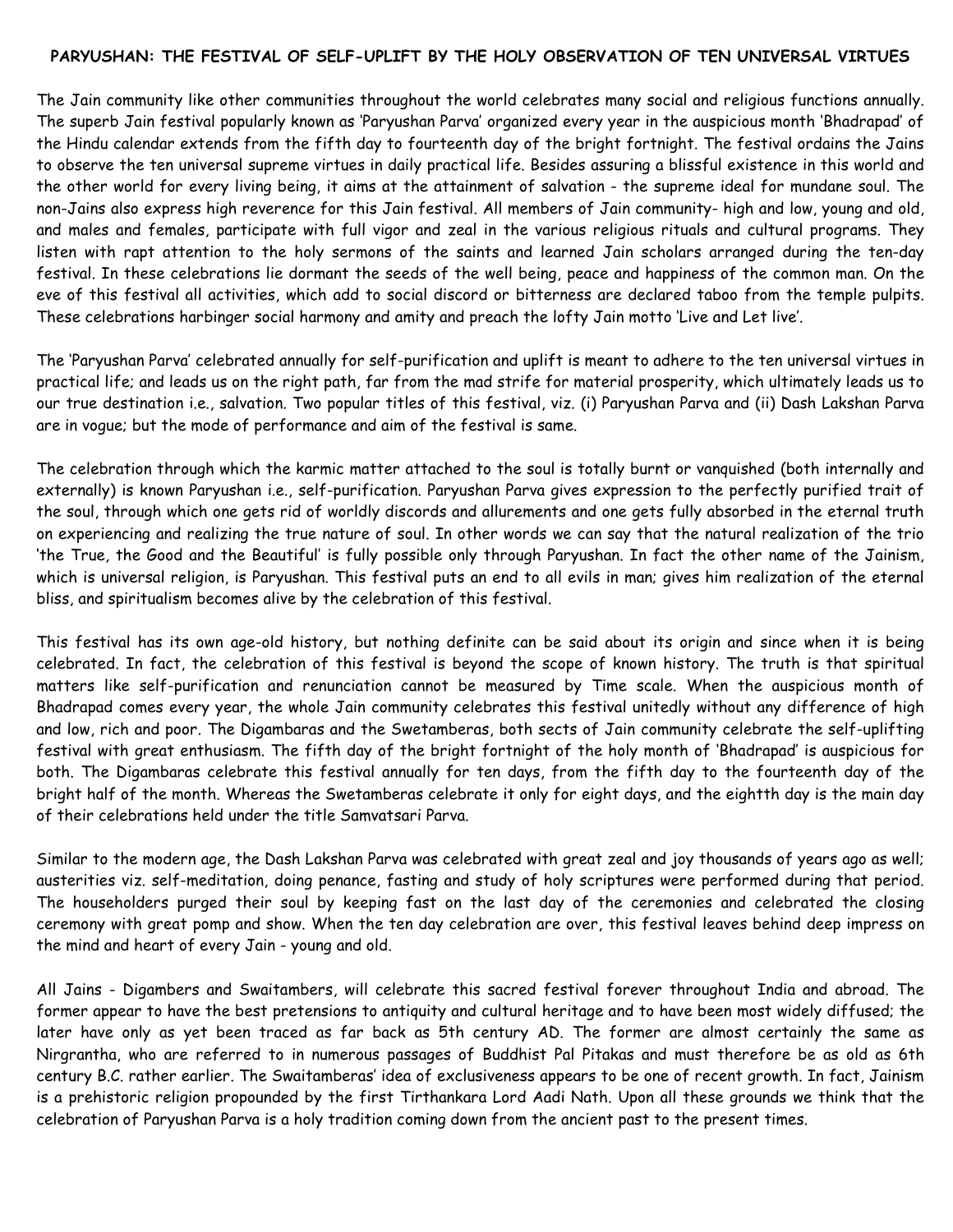To sum up, Paryushan Parva is a grand Jain festival of self-introspection, self-enlightenment and self-achievement, which ultimately leads to the one and only one final goal, i.e., liberation or salvation.

# SAINTS



# Click on Individual photographs to to connect Youtube links

## ACHARYA LOKESH MUNI TAKES COMMUNITY DELEGATION TO PM

New Delhi, August 26, 2013: A few select members from the Jain community accompanied Acharya Lokesh Muni to PMO to confer about the celebrations to be organised in the memory of Shri Vir chand Raganv Ji Gandhi. It is noteworthy that Shri Vir chand Raganv Ji Gandhi addressed the World Religion Parliament, Chicago in 1893 with Swamy Vivekanand Ji. Acharya Dr. Lokesh Muni speaking on the occasion said, The Constitution of India is based on the philosophy of 'Anekant'. The Indian culture of unity in diversity where others views and personality are respected, is the foundation for development in India. Shri Vir Chand Ragav Ji Gandhi promoted this principle which forms healthy, happy and prosperous society internationally.



Speaking on the occasion Prime Minister Dr. Manmohan Singh expressed his concern over rising incidents of violence and sectarianism said that the need of adopting Bhagwan Mahavir principles of non-violence, peace and live & let live in more relevant in present times. He said development is possible in the country only when peace and harmony is maintained. On the occasion Prime Minister releasing the book written by Acharya Dr. Lokesh Muni and Shri Pankaj Hingan on Shri Vir Chand Ragahav Ji Gandhi said Shri Gandhi has not only played important role in spreading the Jain philosophy but also promoted Indian in different parts of the world. He appealed to all the religious leaders to live in peace and brotherhood and said Secularism is not being Non-religious but being Spiritual. A person who is more religious will be more tolerant. Prime Minister said people with communal and narrow minds

weaken the Democracy and hinders development. To stop this we have create an atmosphere of Political Stability, Social Unity and Security in the country. He gave assurance of his full support to give minority status to Jain Community at national level and establish Chair for Jain studies in Claremont Lincoln University, Claremont, Los Angeles, California, USA.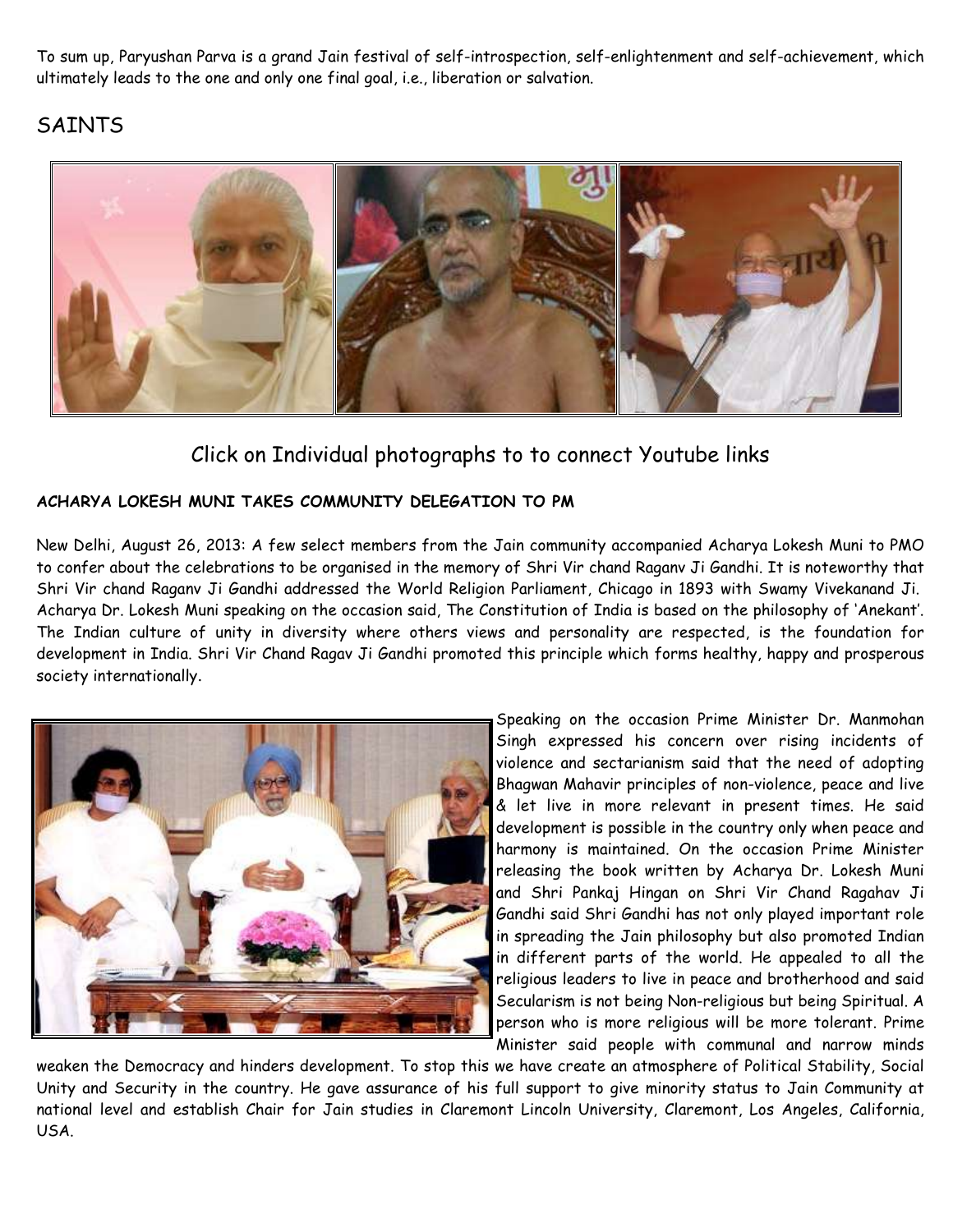Smt. Sonia Gandhi, Chairperson UPA and President AICC also sent her message for the occasion. Smt. Chandresh Kumari, Minister of Culture read the message which said 'I am happy to know that a seminar is being organized to mark the 150th birth anniversary of Virchand Raghavji Gandhi on 26th August 2013 in New Delhi. An outstanding figure of the nineteenth century, Virchand Raghavji Gandhi spread the message of Jainism and brotherhood. He captivated the World's Parliament of Religions at Chicago in 1893, interpreting Indian culture and religion in its true spirit and content. In the galaxy of Indian thinkers his name will continue to be remembered as an exponent of Jainism.' The message further read 'The teachings of Virchand Raghavji Gandhi on non-violence, peace and dedicated service to the community will continue to guide us. I am informed that it is proposed to set up a Chair at Claremont Lincln University, USA for the study of Jain Philosophy. This initiative will undoubtedly inspire fruitful academic pursuit in the area and be a fitting tribute to the memory of this great scholar. I send my good wishes to Dr. Lokesh Muniji and members of the Jain community on this special commemorative occasion'.

Padamshri Dr. Kumarpal Desai- Scholar of international fame and Shri Dilip V. Shah from USA presented their views and outline of celebrations of Shri Virchand Ragahav Ji 150th Birth Anniversary Celebrations. The programme was organized by Ahimsa Vishwa Bharti in the auspicious presence of founder of the organization Acharya Dr. Lokesh Muni. Source: Kenu Agarwal, Acharya Lokesh Ashram, Media Convener, Tele : 9811025332.

# वीतराग परमात्मा का धर्म चमत्कार में भरोसा नहीं करता - श्री मणिप्रभसागरजी

ता. 13 अगस्त 2013, पालीताना, जैन श्वे. खरतरगच्छ सघ के उपाध्याय प्रवर पूज्य गुरूदेव मरूधर मणि श्री मणिप्रभसागरजी म.सा. ने चातुमोस पर्व के अन्तर्गत आज श्री जिन हरि विहार धर्मशाला में आराध्कों की विशाल धर्मसभा को सर्बोधित करते हुए कहा- परमात्मा के पास मै क्यो जाता हूं, इस प्रश्न का हमे गहरा विचार करना चाहिये।



यदि मैं किसी चमत्कार की भावना से जा रहा हूं तो समझना चाहिये कि अभी तक मैंने धर्म के शुद्ध स्वरूप को समझा ही नहीं है। उन्होंने कहा-वीतराग परमात्मा का धर्म चमत्कार में भरोसा नहीं करता, वह तो सदाचार में भरोसा करता है। हमें परमात्मा के पास भिखारी बन कर नहीं, अपितु भक्त प्रेमी बन कर जाना है। क्योंकि जो 'कुछ' मागता है, उसे 'कुछ' ही मिलता है और कुछ नहीं मागता, उसे सब कुछ मिल जाया करता है। उन्होंने कहा- परमात्मा की भक्ति का हमारा आशय शुद्ध होना चाहिये। यदि आशय शुद्ध नहीं है, आशय ससार का है। तो निश्चित रूप से समझना चाहिये कि हमने परमात्मा के स्वरूप को नहीं समझा है। उन्होंने श्रीमद् देवचन्द्रजी महाराज रचित अजितनाथ परमात्मा के स्तवन की व्याख्या करते हुए कहा-परमात्मा के अनन्त ज्ञान, अनन्त

दर्शन और अनन्त चारित्र आदि विशिष्ट गुणों को देख कर मैं आपके प्रति आकृष्ट हुआ हूं। मेरे अन्तर में आपके गुणों को देख कर प्रमोद भाव भी जगा है और प्राप्ति का भाव भी जगा है। हमने ससार के धन को ही सपदा माना है। जबकि असली सपदा तो आत्म गुण है। ससार की सपदा तो कोई भी ले सकता है, छीन सकता है, नष्ट हो सकती है। परन्तु आत्म सपदा ऐसी सपदा है जिसे कोई नष्ट नहीं कर सकता। कोई छीन नहीं सकता। बल्कि ज्यों ज्यों बाटी जाती है, त्यों त्यों बढती ही जाती है। प्रेषक : दिलीप दायमा , Source : Jahaj Mandir, E-Mail : arya.mehul6@gmail.com

## TWO THOUSAND HYDERABAD CEOS BECOME JAIN MONK FOR A DAY

HYDERABAD AUG. 18:It was a day out of a different kind for some 2,000 CEOs, businessmen and professionals belonging to the Jain community accepted monkhood for a day.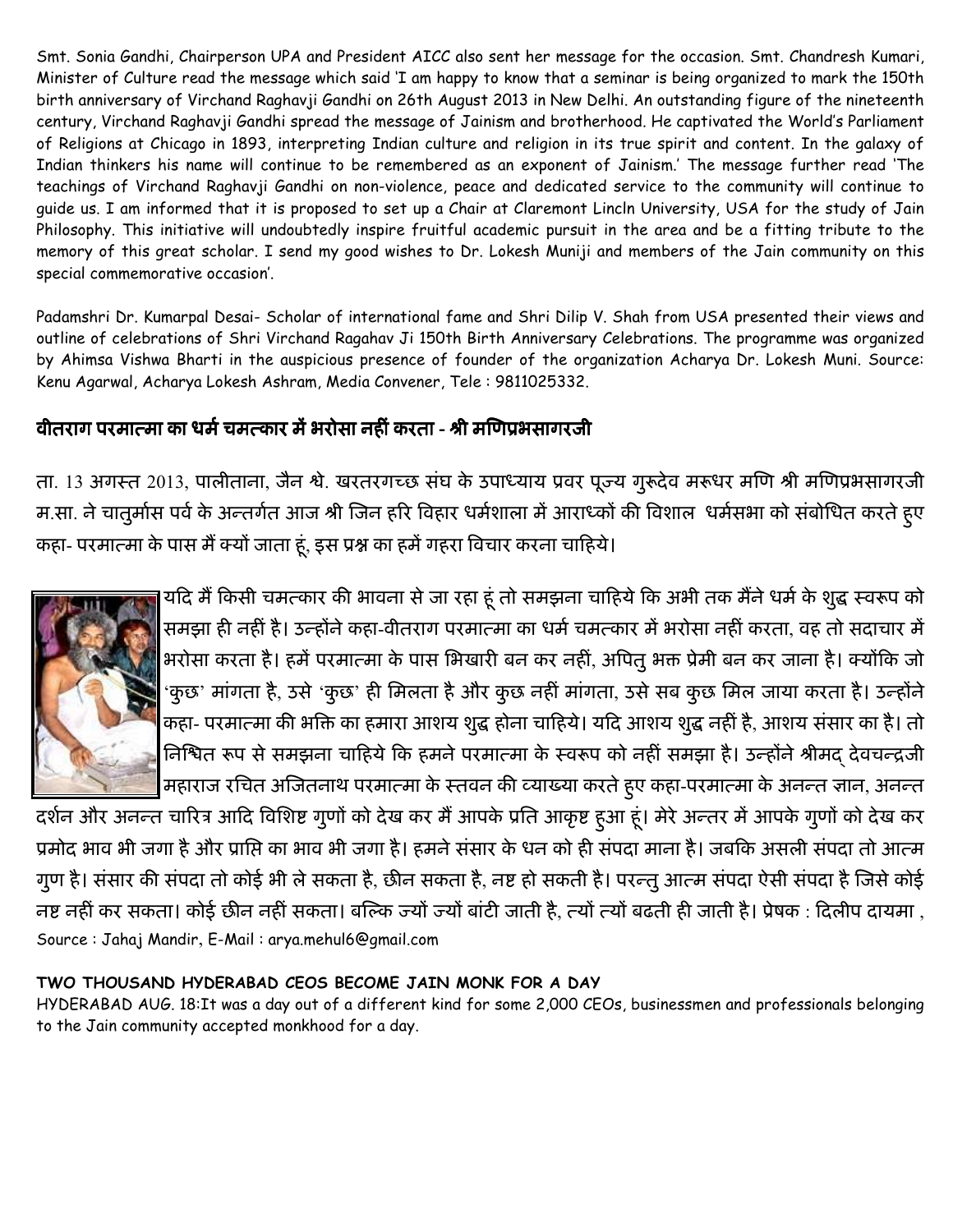

For the whole day, they gave up their daily comforts and luxuries, even their smart phones and regular office attire. They took on a monk's attire and walked the streets bare-footed, clutching a broom to sweep the streets. For food, they went begging in different directions, eating what they got and spending the rest of the time in prayer.

This was part of their spiritual awakening and global peace programme organised by the Vardhaman Stanakvasi Jain Shravak Sangh. Padam Chand Surana, Vice Chairman of the association, said they did

not use any devices or machines during the day to experience the true hardships faced by a monk. The day started with a morning prayer at the Shivkushal garden in the city, followed by a peace rally and 'pratikram.'

SRI DINESH MUNI JI M.S. HONOURED WITH "SAHITYA SRI" TITLE



Sri Dinesh Muniji M. S. a very senior Saint from Swetamber Sthanakwasi Sect has been honoured with the title of "Sahitya Sri" by Akhil Bhartiya Hindi Sewa Sansthan, Allahabad for the year 2012. Sri Dinesh Muni Studied and practiced under the principal guidance of Upadhayaya Pushkar Muniji M. S. and later under Acharya Devendra Muniji M. S. He happens to be the first Jain Saint to have accorded this celebrity title from such an prestigious institution. Accourding to Dr. Raj Kumar Sharma, the Chairman of Akhil Bhartiya Hindi Sewa Sansthan, the recipients of the award are selected after an in-depth scrutiny of individuals contribution in the field of Hindi Literature by a panel of seasoned experts. The award was conferred at Udaipur by Dr. Mahendra Bhanawat & Dr. Udai Chand Jain experts of Prakrit Language and literature.

## **TEMPLES**

## जैन मंदिर से मूर्तिया चुराने के बाद नींद नहीं आई चोर को

Aug 3, 2013, कटनी (मध्य प्रदेश)। एक चोर ने दिगबर जैन मंदिर से भगवान की मूर्तिया और अन्य सामान तो चुरा लिया, लेकिन उसे तीन दिन तक नींद नहीं आई, जिसके तनाव में उसने सभी मूर्तिया और सामान सिद्ध बाबा मंदिर के पास एक पीपल के पेड़ के नीचे छोड़ दिया. पुलिस ने उसे गिरफ्तार कर लिया है। आरोपी गौतम निषाद (30) निवासी नई बस्ती, कटनी ने बीती तीन जुलाई की रात शहर के सावरकर वॉर्ड की बच्चन नायक गली स्थित श्री चंद प्रभु दिगंबर जैन मंदिर से पार्श्वनाथ, महावीर, शातिनाथ भगवान की मूर्ति व छत्र, घोड़े, चवर, पचमेरू, सिहासन, आभामण्डल चुरा लिए। अपने बयान मे गौतम ने बताया कि जैन मोदेर में चोरी के बाद उसे तीन दिनों तक नींद नहीं आई और वह तनाव में रहने लगा। इसके बाद उसने चोरी का सारा सामान सिद्ध बाबा मंदिर के निकट पीपल के पेड़ के नीचे रख दिया, जिसके बाद ही उसे नीद आई।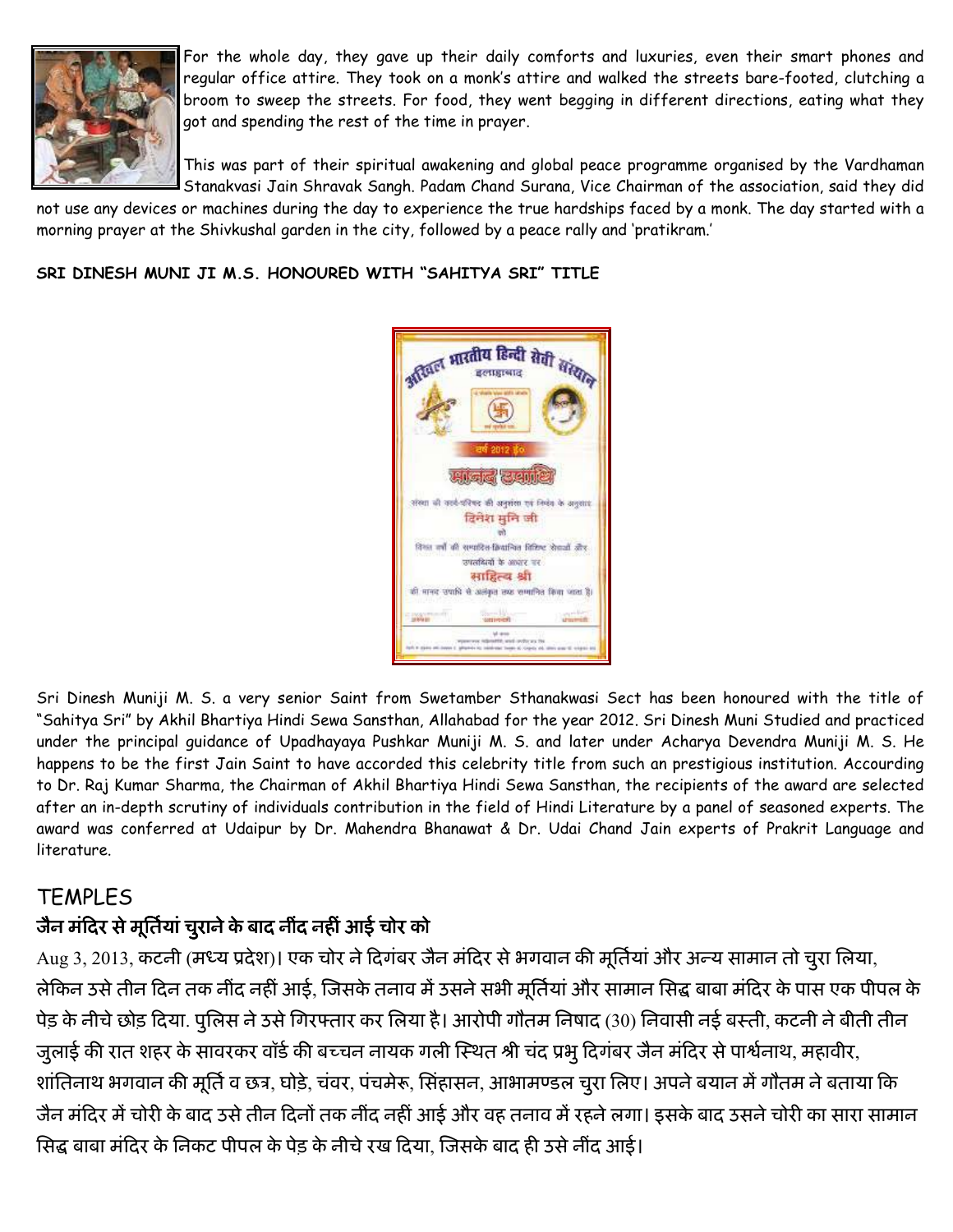## चमत्कार : मंदिर में मूरत ले रही है सांस

01/08/2013, जहाजपुर। दिगंबर जैन मंदिर में स्थापित श्रीमुनि सुव्रत की प्रतिमा को लेकर इन दिनों एक अजीबोगरीब और हैरत अंगेज मामला प्रकाश में आया है।



दरअसल, जहाजपूर कस्बे में दिगंबर जैन मंदिर में स्थापित श्री मुनि सूव्रत की प्रतिमा के पेट व नाभि क्षेत्र को देखकर प्रतिमा के द्वारा श्वास लेने का आभास हो रहा है। प्रतिमा में हो रही इस हलचल को लोग चमत्कार मान रहे हैं और इसे देखने के लिए मंदिर में नगरवासियो की भीड उमड रही हैं। उल्लेखनीय है की कुछ दिन महावीर जयंती के पहले दिन भू-गर्भ से प्रकट हुए भगवान श्री मुनि सुव्रत की प्रतिमा को राजकीय संरक्षण में दिगंबर जैन मंदिर में समाज के लोगों द्वारा विधि-विधान पूर्वक स्थापित किया गया था।

जैन समाज के अध्यक्ष गुलाब चंद जैन ने जानकारी देते हुए बताया की गुरू-पूर्णिमा के दिन संध्या

की आरती के बाद श्रीमुनि सुव्रत की प्रतिमा में से एक तेज रोशनी प्रकट होने के बाद उनके पेट व नाभि में हलचल होने लगी। बहरहाल, मंदिर की प्रतिमा में हो रही इस हलचल के पीछे क्या कारण है इस बारे में कुछ नहीं कहा जा सकता की ये कोई चमत्कार है या फिर कुछ और।

## THEFT IN JAIN TEMPLE AT VASAI

Aug 24, 2013, MUMBAI: Thieves broke into a Jain temple located on the Mumbai-Ahmedabad national highway at Vasai and decamped with gold ornaments. The robbery came to light when the priest came to the Lodha Dham Foundation temple a couple of hours later. The thieves broke open the door and decamped with the loot. A case has been registered with the Valiv police station in Vasai (East).

## BURGLARY IN DHAR'S JAIN TEMPLE; ORNAMENTS WORTH LAKHS STOLEN

Aug 15, 2013, Indore: Unidentified miscreants struck a Jain temple in Sardarpur area of Dhar district and decamped with silver ornaments and other valuables worth several lakhs. The burglary which took place at the Shantinath Jain temple in Rajgarh area under Sardarpur police station came to in the morning, when priest Devi Lal Sharma went to offer early morning prayer at the temple. The temple priest found the windows of the temple broken and many valuables, including silver crown, silver throne, silver ornaments and the golden tilak missing. Though the temple priest has not been able to reveal the exact weight and value of the burgled ornaments, other sources at the temple disclosed that the burgled silver and gold ornaments could be weighing around 10kg and valued at several lakh rupees. The police has registered a case of burglary against unidentified persons and investigations are underway.

## BASADI THEFT CASE: JEWELLER HELD IN CHHATTISGARH, BROUGHT TO MOODBIDRI

Mangalore, Aug 6: In connection to the theft at Siddantha Darshan Mandir in Guru Basadi, Moodbidri, police have arrested a jeweller from Durg in Chattisgarh.

The arrested is identified as Rajaji Subhash Santati (47). He was arrested by Mangalore police on August 4. The accused has been produced in the court and sent to police custody. He was arrested by the police for purchasing stolen idols from the accused. Prime accused Santhosh Das who was arrested earlier had sold the idols to Subhash. As per the information given by him, Mangalore police team had reached Chattisgarh. It is said that Subhash was absconding and was wandering from place to place fearing arrest. Police who were searching for him for 3 days, finally arrested him at Raipur. He was brought to Mangalore via flight and later taken to Moodbidri and produced in the court. Subhash is said to be politically influential in Chattisgarh. His community has reportedly expressed anger over his act. Santhosh Das and Subhash were in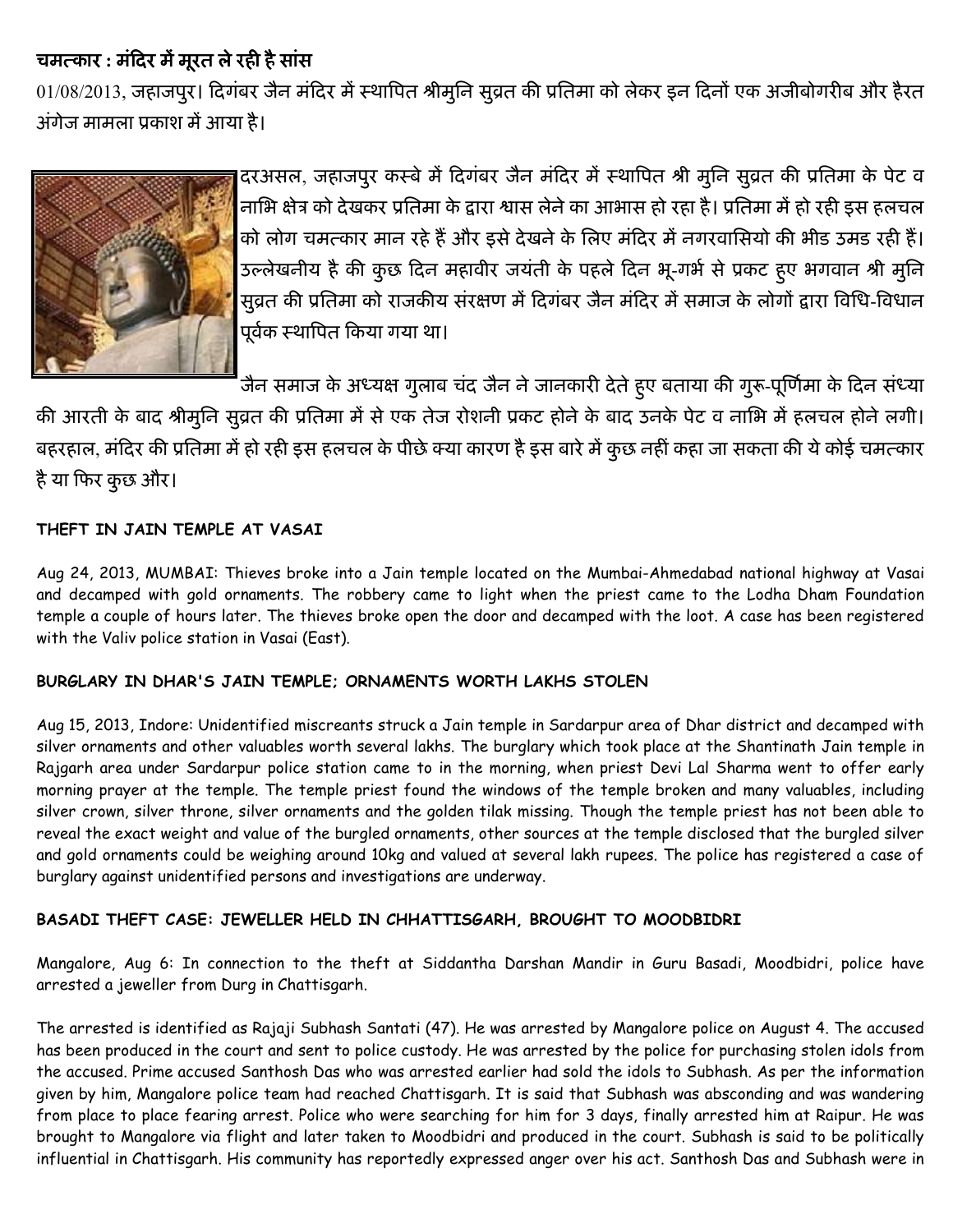close contact with each other. Sources said that Subhash used to hide his valuable belongings with support from politicians. It is said that under the name of A P Anoopchand, Rajaji owns two jewellery stores in Chattisgarh and Raipur and also has partnership in two other jewellery stores. There is also a possibility of police arresting accused Rajesh Badalkar and bringing him to Moodbidri. He is facing charges of melting stolen jewellery, it is learnt. Out the stolen idols, 4 were converted into golden biscuits and sold for cash, all of which were seized by the police from Santosh Das's fatherin-law's house at Bhubaneswar. Swatishree Pandithacharyavarya Swamiji of Jain Math in Moodbidri has lauded the police officials, the elected representatives and the Jain leaders for lending their support in arresting the thieves. Under the guidance of police commissioner Manish Karbikar, the Mangalore police team led by Moodbidri circle inspector A K Thimayya conducted the investigation. Along with Manish Karbikar, the IGP team has taken charge of the investigation. Source: Mr. R. P. Jain, E-Mail : globaljain@gmail.com

## AWARDS AND HONOURS

### ASTM INT'L HONORS GEORGIA ENGINEER DILIP JAIN WITH MERIT AWARD



Aug 07, 2013, Dilip Jain, vice president of Technology and Asia Sales at Kyanite Mining Corp. recently received the ASTM International Award of Merit for his contributions to the development of standards for Committee C08 on Refractoriness. The Award of Merit and its accompanying title of fellow is ASTM's highest organizational recognition for individual contributions to standards activities. A member of ASTM International since 1990, Dilip Jain served as vice chairman of C08 from 2006 to 2011 and received the Louis J. Trostel Jr. Award from the committee in 2008. In addition to his work on various subcommittees, Jain has helped improve numerous C08 test methods through his active participation in inter laboratory

study programs. Dilip Jain earned a master's degree in ceramic engineering from Virginia Polytechnic Institute and also holds a bachelor's degree in ceramic engineering from Banaras Hindu University in Varanasi. The Indian American joined Kyanite Mining in 2004 as director of technical service and Asia operations and was promoted to his current position in 2006. Prior to that he held various roles at C-E Minerals in Andersonville, Ga., during a 28-year tenure, including ceramic process engineer, plant superintendent, director of technical services and vice president of technology and China operations. Outside ASTM International, Jain is a member of the American Ceramic Society, which awarded him the Theodore J. Planje St. Louis Refractories Lifetime Achievement Award in 2003, as well as the Association for Iron and Steel Technology and the Investment Casting Institute.

### NAMES: VIJAY JAIN RECEIVES RANKIN AWARD

August 25, 2013, Vijay Jain, senior advisory engineer for U.S. Department of Energy's liquid waste contractor Savannah River Remediation, is this year's Rankin Award recipient for his dedicated service. The Rankin Award recognizes a member of the American Ceramic Society Nuclear & Environmental Technology Division who has demonstrated exemplary service and leadership to the division. This award was established is in memory of Tom Rankin of the Savannah River Site. Rankin, a former employee for the Savannah River National Laboratory, was a longtime member of the NETD who served as chair and trustee for a number of years. Jain serves on the Board of Directors of the ACerS, was elected fellow of the ACerS in 1998, and has served as a chair and trustee of the NETD. Jain has also chaired organizations of major international meetings and symposiums for the ACerS. He will be presented with the award at the NETD Business meeting at the Materials Science and Technology Conference, Montreal, Canada in October 2013.

#### JAIN COUPLE HONOURED FOR CREATING POWER BRAND IN US



Aug 23, 2013, The recognised brand "Duke" which is owned by Komal Kumar Jain is today one of the leading fashion apparel brands in the country. The brand has been crowned with Indian Power Brand award at a ceremony of Power Brand Glam 2013 at Las Vegas, US. Duke got this award for its innovation, product quality, most preferred apparel brand and inspirational leadership. The award was presented to Komal Kumar Jain, chairman and Kanchan Jain, director, Duke Fashions (India) Limited by Alisia Pulella, national gaming chief, USA, Beatrics Matinez from Steven Horsford (US senator) and Ankita Shorey, former Miss India. Komal Kumar Jain said, "Riding high on the hard earned industrial might, India has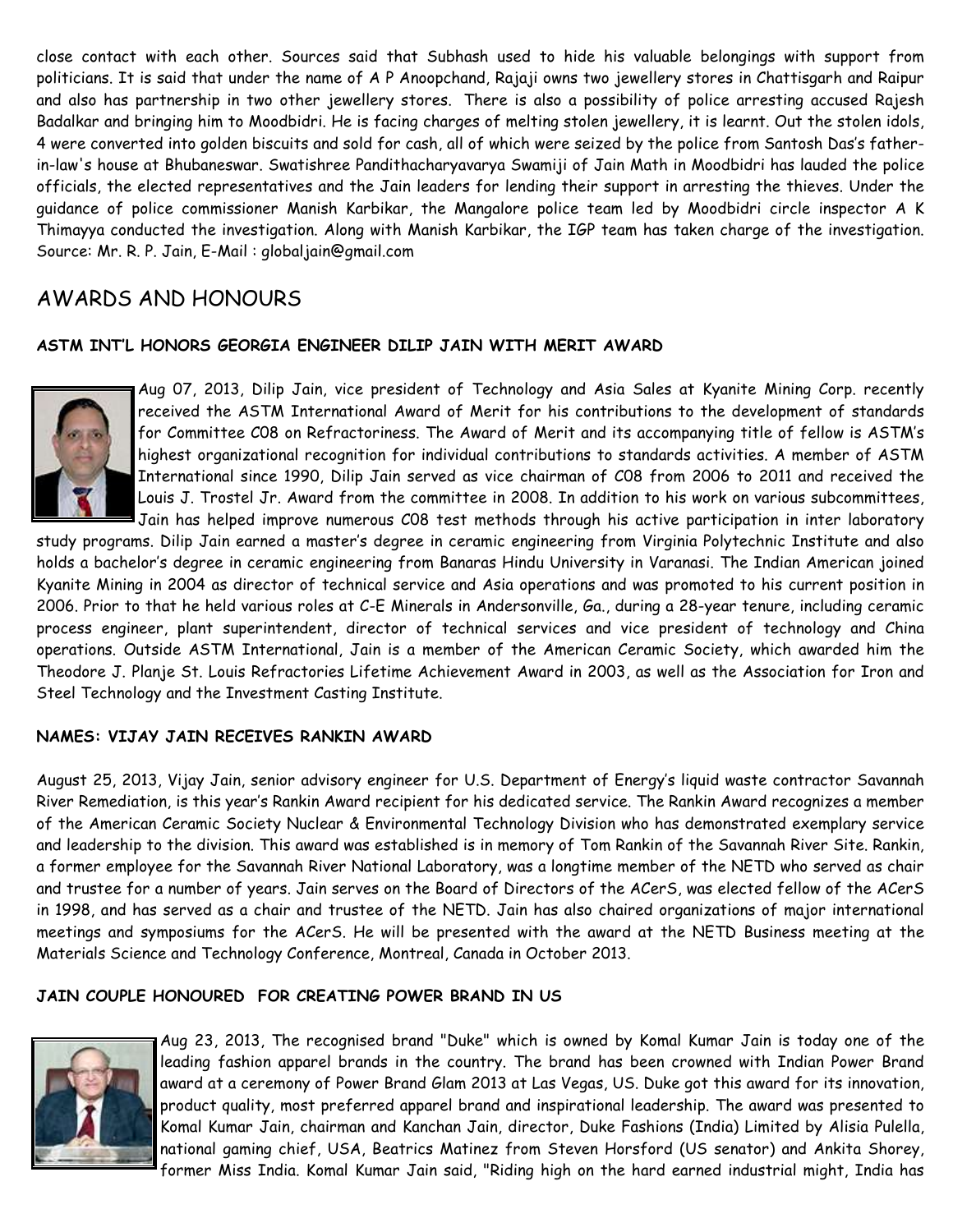emerged as one of the decisive powers, shaping the contours of the world economy. From being a developing nation, India has finally arrived on the international stage of super power.

# CONFERENCE, SEMINARS AND EVENTS



## JAIN CENTER CONCERT RAISES FUNDS FOR UTTARAKHAND FLOOD VICTIMS

Aug 17, 2013, Jain Center of Southern California organised a very successful charity concert for the victims of Uttarakhand tragedy and colleted over USD 90,000. The proceeds from the benefit will be forwarded to a local organization in the devastated Himalayan state with the intent to expedite efforts of rehabilitation. According to the key organizer & President of JCSC Jayesh Shah, "the funds will be allocated for "rebuilding of schools and homes from impacted villages."



The evening began with a quiet ceremony involving the recitation of the 24 tirthankaras prayer in the pristine, white marbled upper temple hall with committee members, devotees and Swift. Swift, who later spoke to the audience, thanked JCSC for the "warm welcome" and noted that although she is not of the same faith and is Christian, "Buena Park is rich with world religions; we can pray for those who have been so desperately treated by mother nature, we can be compassionate." The event kicked off with a vocal "Jai Jinendra" to the estimated 600 guests who packed the lower lecture hall of the center. Guests were guided in a somber Navkar mantra, the most important Jain prayer by JCSC's travelling monk Sadhvi Sanghamitraji, known not only for a melodious voice, but also her early spiritual inclination revealed through her ability to memorize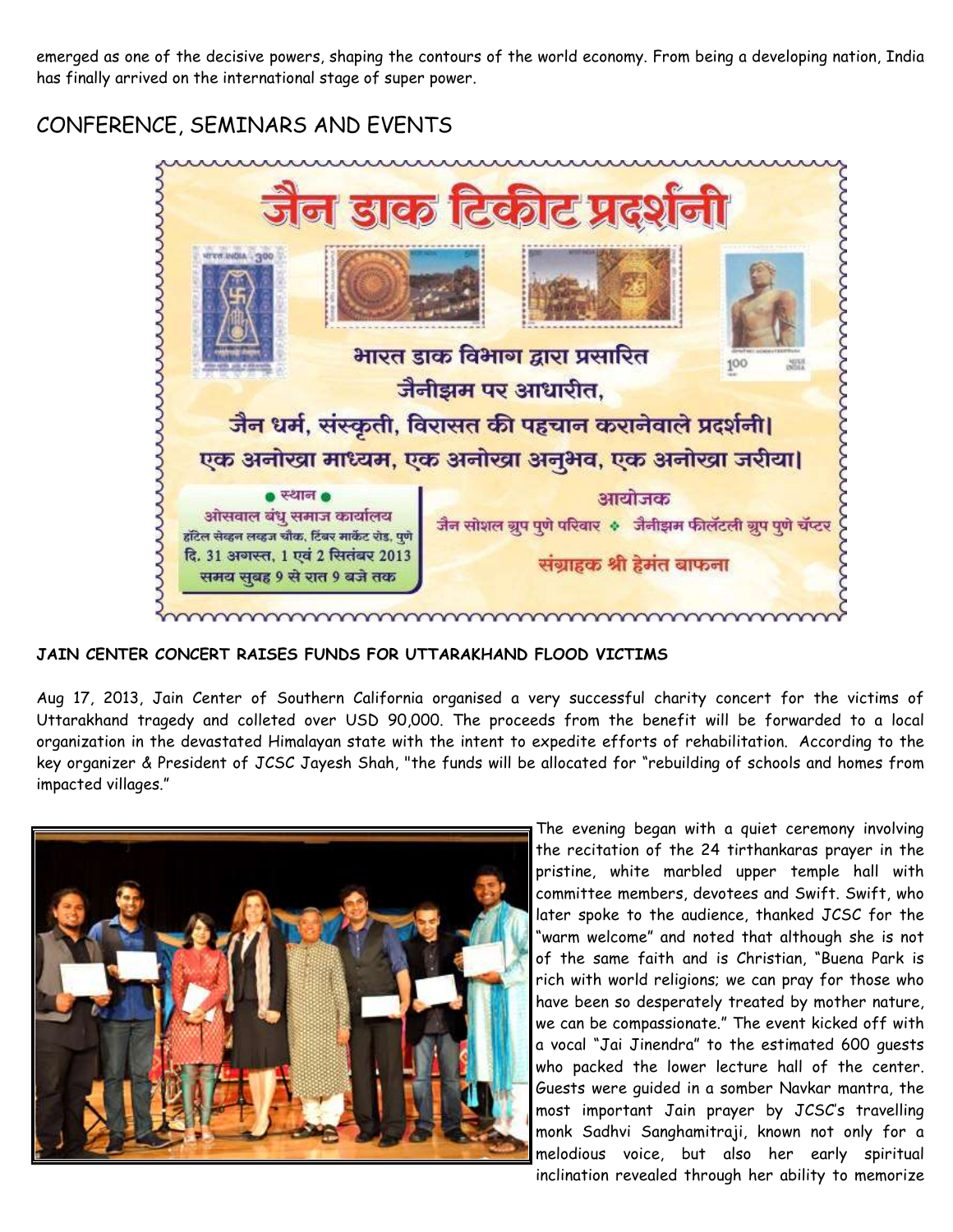numerous Jain strotas by the age of six.

The remainder of the evening featured India-based "SaReGaMaPa" singing star Sniti Mishra, Chicago-based vocalist Suraj Patnaik and Southern California's Vivek Arya, who were accompanied by Anis Chandani on flute and keyboards, Harj Bhatt on drums, and Rishi Thakar on tabla. Mishra and Patnaik soloed and dueled in duets with numerous Hindi film songs and upbeat music. The song selections offered up a mood of love, remembrance, separation and patriotism, as reflected in such items as "More Saiyaan," popularized by Nusrat Fateh Ali Khan; "Hume Tumse Pyar Kitna" from the movie "Kudrat"; and "Aye Meire Pyare Watan" from "Kabuli" and "Mitwah" from "Kabhi Alvida Na Kehna."

Arya, an upcoming local Indian American artist, charged the somber mood and left the audience asking for more with songs such as "Ke Pag Ghunghroo Bandh Meera" from "Namak Halaal." Each artist was individually thanked and presented with certificates of appreciation by both Flowers and Shah.

Earlier also, JCSC raised an estimated \$70,000 for the 2010 Haitian earthquake relief, \$110,000 for the 2011 Japan earthquake, and over \$50,000 for the 2012 Hurricane Sandy aid in the United States. JCSC also hosts regular cultural events and on-going activities which are planned and organized by a number of sub-groups including Mahavir Mandal, Jain Center Youth Council, Jain Association of Young Adults, and Jain Seniors Association.

The key organizers of the event were President of JCSC Jayesh Shah, Ramila, Jayna Shah, Vipin Vadecha, Sonal Shah and Premal Doshi.

### FIRST PRESBYTERIAN CHURCH IN RUTHERFORD HOSTS JAINISM PROGRAM

Monday August 19, 2013, In the First Presbyterian Church's continuing interfaith series, Naresh Jain will present an overview of Jainism, one of India's three ancient religions together with Hinduism and Buddhism which was also an influence on the nonviolent political movement of Mahatma Gandhi, Sept. 29 at the First Presbyterian Church in Rutherford. He will describe the roots of nonviolence in Jainism, and its modern-day relevance including the welfare of all beings and the care for the environment. The Jain saint and deciple of Acharya Sushhil Muni, Amrender Muniji will conduct a brief session on Jain meditation and chanting of mantras. Meditation and mantras or sounds are widely used for purification, protection, healing and awakening of divine powers. This program will also include a display of paintings by Jain children sponsored by the International Jain Sangh. His Holiness Amrender Muniji is one of the few Jain monks who travels outside of India and preaches Nonviolence world-wide. He was initiated at the age of 14. He is Masters in Philosophy and Sanskrit, and a scholar of Hindu, Jain and Buddhist scriptures. He undertook intensive study, practice and teaching of hatha yoga. Muniji preaches kundalini yoga, and his dedicated service to mankind has been recognized by several organizations.

Naresh Jain is resident of Rutherford, is trustee emeritus of the Council for Parliament of World Religions. He is an Advisor to the Board of the Monmouth Center for World Religions and Ethical Thought. He is co-founder of International Jain Sangh; and serves on the interfaith committee of the Federation of Jain Associations in North America (JAINA). He has represented the Jain community in different capacities as a consultant, presenter, moderator, and organizer of interfaith events held in many countries. He presently serves as the President of EduCare Foundation in New Jersey that provides assistance to needy children for education. The church is located on Park Avenue and Ridge Road, Rutherford.

### ARHAT TOUCH ANNOUNCES ITS PREMIER EXHIBITION ON THE JAIN RELIGION, 'IN COMMUNION WITH JAINISM'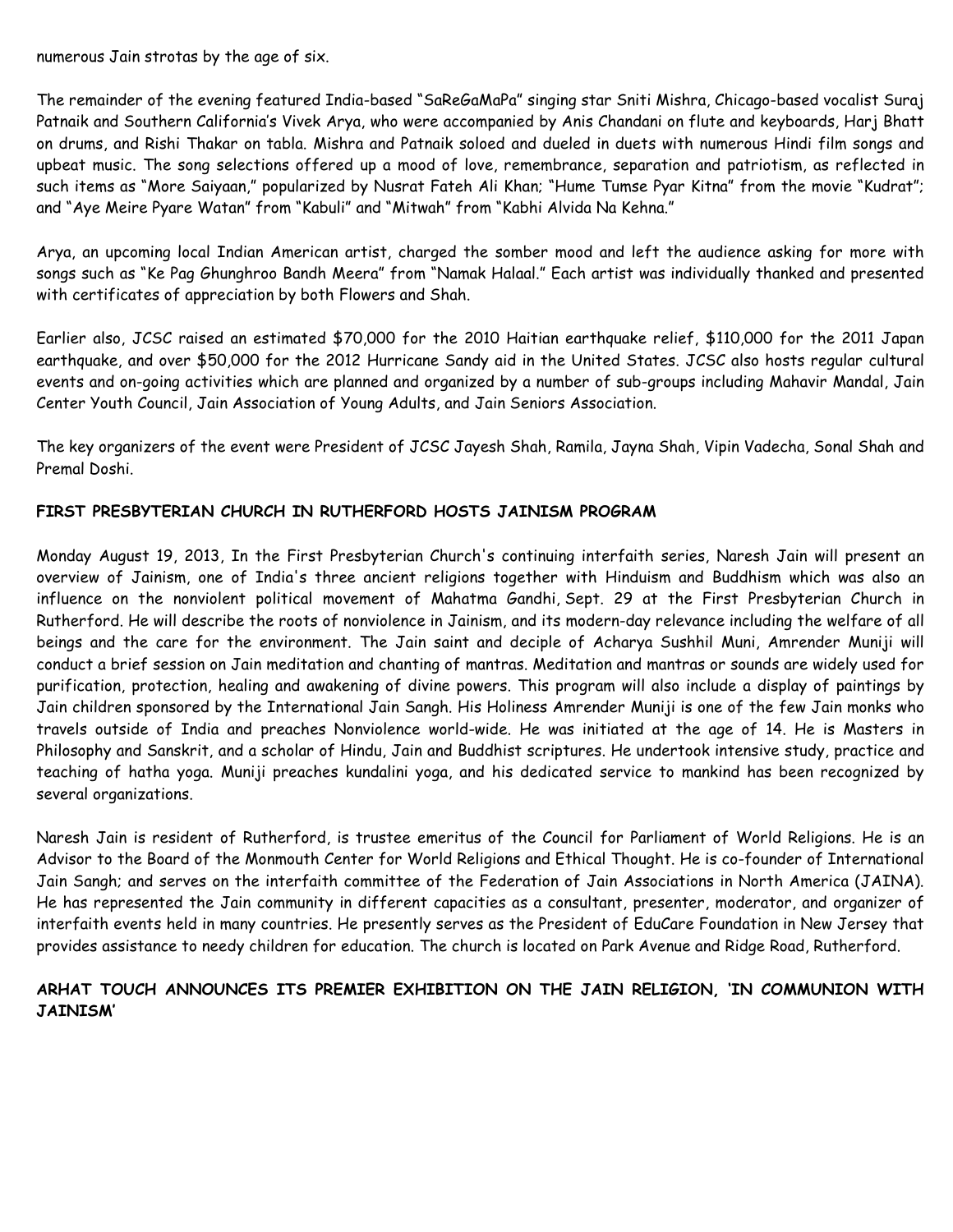

The eight-day spiritual extravaganza of Paryushan presents to seekers the opportunity to delve a deeper into the Teachings of Tirthankar Bhagwan. It is a time to elevate our minds and purify our souls; to forgive and to spread love to the whole world. Every year, the students of Arhat Touch, welcome this monarch of Jain festivals with great fervour. For instance, in year 2011, these young crusaders enthusiastically participated in an awe-inspiring Paryushan Peace March. They touched several homes and hearts with the message of forgiveness. In 2012, these little messengers had chosen to spread awareness about ahimsa by performing street plays in various locations across the globe. The theme of the plays was beauty without cruelty, stressing on the value of compassion towards animals. This year Shrimad Rajchandra Divinetouch is pleased to announce its premier exhibition on the Jain religion, 'In Communion with Jainism,' designed to provide each individual with an enrapturing, mesmerising and inspiring view on the Jain religion. Hundreds of children have been motivated to study Jainism through Arhat Touch, a new age Jain Pathshala, which has grown to 82 centres worldwide. These young minds have come together to form 'In Communion with Jainism,' an exhibition aiming to revive interest and participation in the Jain religious tradition. The children will also showcase their knowledge gained from their time at Arhat Touch. This exhibition will take place in 40 centres across the world, and ensure that children and adults alike can internalise the rich culture of Jainism in a scientific, practical and enjoyable manner. Centres participating in the Exhibition are:

• Mumbai: Ghatkopar, Hughes Road, Kandivali, Matunga, Mulund, Vasai, Vashi, Vile Parle (E), Vile Parle (W).

• India: Chennai, Bengaluru, Dhanbad, Durg, Hyderabad, Jaipur, Kolkata, Mangalore, Nagpur, Nasik, Palghar, Pune, Rajkot, Raipur, Secunderabad, Surat, Vadodara, Ahmedabad.

• Abroad: Antwerp, Austin, Bangkok, Dubai, Hong Kong, Indianapolis, Kuala Lumpur, Leicester, Long Island, London, Manchester, Muscat, Toronto.

Source: Ms. Alpa Gandhi, HOD - Public Relations, Shrimad Rajchandra Educational Trust, Tel :: 9322241513, web: www.shrimadrajchandramission.org

### MEGA ARTIFICIAL LIMB CAMP ORGANISED BY CHENNAI BASED ADINATH JAIN TRUST

The mega eight-day artificial limb camp was inaugurated by the Tamilnadu Governor, K Rosaiah. The camp is organised by Adinath Jain Trust in association with the Centre for Empowerment and Initiatives, Noida, for physically challenged people from across south India.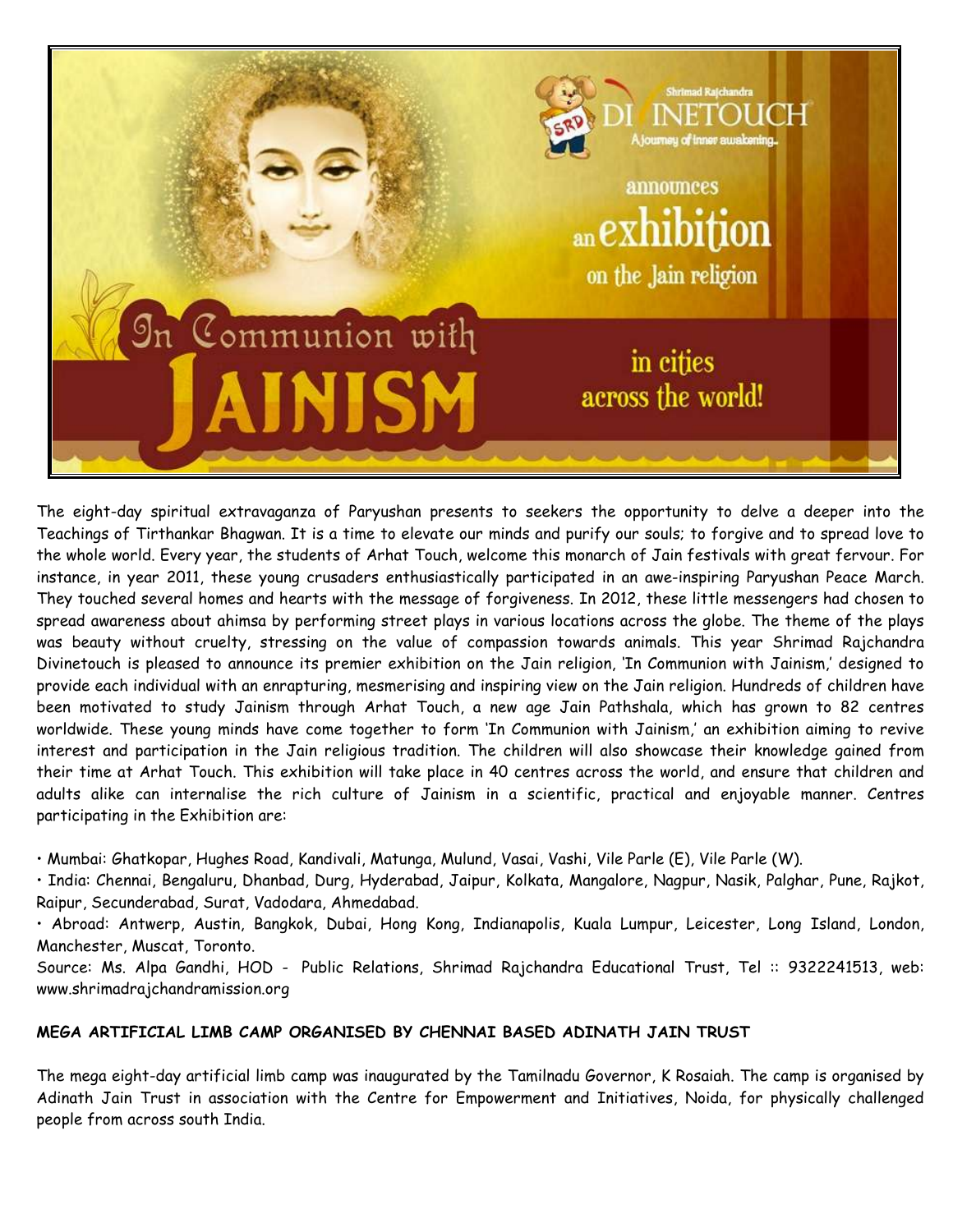

The camp, was held from August 11-18 at Marlecha Garden, Choolai, to conduct free distribution of Jaipur artificial limbs, clutches, calipers, polio shoes, wheel chairs, tricycles, and hearing aid to over 3,000 physically challenged people. Distributing artificial limbs, tricycles and walkers to patients, the Governor lauded the efforts of the Jain community, saying the government could not be expected to do everything and that NGOs must also join in and lend a helping hand. The camp was a two crore rupees project and aimed at benefitting around 3,000 patients from across south India, particularly the various districts of Tamil Nadu. Around 30 doctors volunteered their

services at the camp. Around 40 ministers and senior government officials participated in the camp. The Adinath Jain Trust was established in 1979 with the objective of helping the poor and needy without any discrimination of caste creed, sex, caste, religion, faith and community.

#### JAIN INTERNATIONAL TRADE ORGANIZATION INAUGURATED ITS LUDHIANA CHAPTER



Vaivasvat Venkat, Aug 4, 2013, Ludhiana: Jain International Trade Organization inaugurated its Ludhiana chapter amidst the presence of the members of its apex body who reached the city special for the occasion on their chartered plane. The Ludhiana chapter was inaugurated in the presence of the Founder Chief Patron Jawahar Lal Oswal (Nahar Group), Chairman Komal Kumar Jain (Duke fashions), Sanghrakshak, Hira Lal Jain, Vice Chairman Rajiv Jain and Chief Secretary Bharat Bhusan Jain of JITO and other members of this chapter. Komal Kumar Jain chairman of JITO Ludhiana chapter in his presidential speech expressed that JITO has been working for the last six years for Jain Businessmen, Industrialists, Intellectuals and experienced managers spread all over the world.

Hira Lal Jain Chief advisor all India Jain conference emphasized on Jain unity and expressed that all the Jains of the world should unite to spread the preaching of Jain Gurus may spread around the world.

#### JITO TO HOLD MATRIMONIAL MEET AT JAIPUR

JITO Jaipur Chapter will be organising 1st ever Matrimonial meet for Jain candidates on Sunday, 29th Sept, 2013 at Anuvibha Kendra, Near Gaurav Tower, JLN Marg, Jaipur with meticulous planning and perfect execution. This event will provide an opportunity to the participants to meet and find their prospective life partner. There will not be any stage programme. Any Jain candidate can get form by giving Rs. 500 as Registration and form will be submitted at 5th Floor, K-Tower, Mahaveer Marg, C-Scheme, Jaipur till 5th Aug.'13. After Registration a Matrimonial Booklet containing the information of all the registered candidates will be dispatched to all the attendees in advance, so that they can use this as a handy reference book. They have to select ten candidates form the books and inform us. Meeting will be fixed with selected candidates on 29th Sept. There is the arrangement of Breakfast, Lunch, Dinner for every candidate along with the two guardians. Contact for further details: Vimal Ranka, JITO, Mob+-91-9414203340, www.preciousgifts.in, www.swarnbandhan.in, www.24kt.in

### JAINS HURT OVER FRIVOLOUS DEPICTION OF LORD BAHUBALI IN KANNADA DRAMA

Mangalore: The distorted depiction of Lord Bahubali in a Kannada drama has annoyedJains and other patrons of the religion in Karnataka. A recent production staged by Rupantara, drama troupe in Bangalore has hurt the Jains and other patrons of the religion and given way for new set of controversies. The production said to be based on Pampa's Adipurana has envisaged the conflict between violence and non-violence in a pellucid manner.

A perpetual and contemporary effort has been made to establish the humanitarian relationship amongst people and to live in harmony. Though it has tried to put forth images/characters of Bharatha and Bahubali as depicted in renowned classics, it has failed miserably in its attempt. The present production 'Chakratirtha' scripted by K Y Narayanaswamy and directed by K. S. D. L. Chandru has given way to many of the ambiguities in the theme.

Though the production of the play draws attention with its professionalism, it has led to many controversial aspects in the script itself. It has distorted established concepts and beliefs about Jain deity Lord Bahubali. Violating literary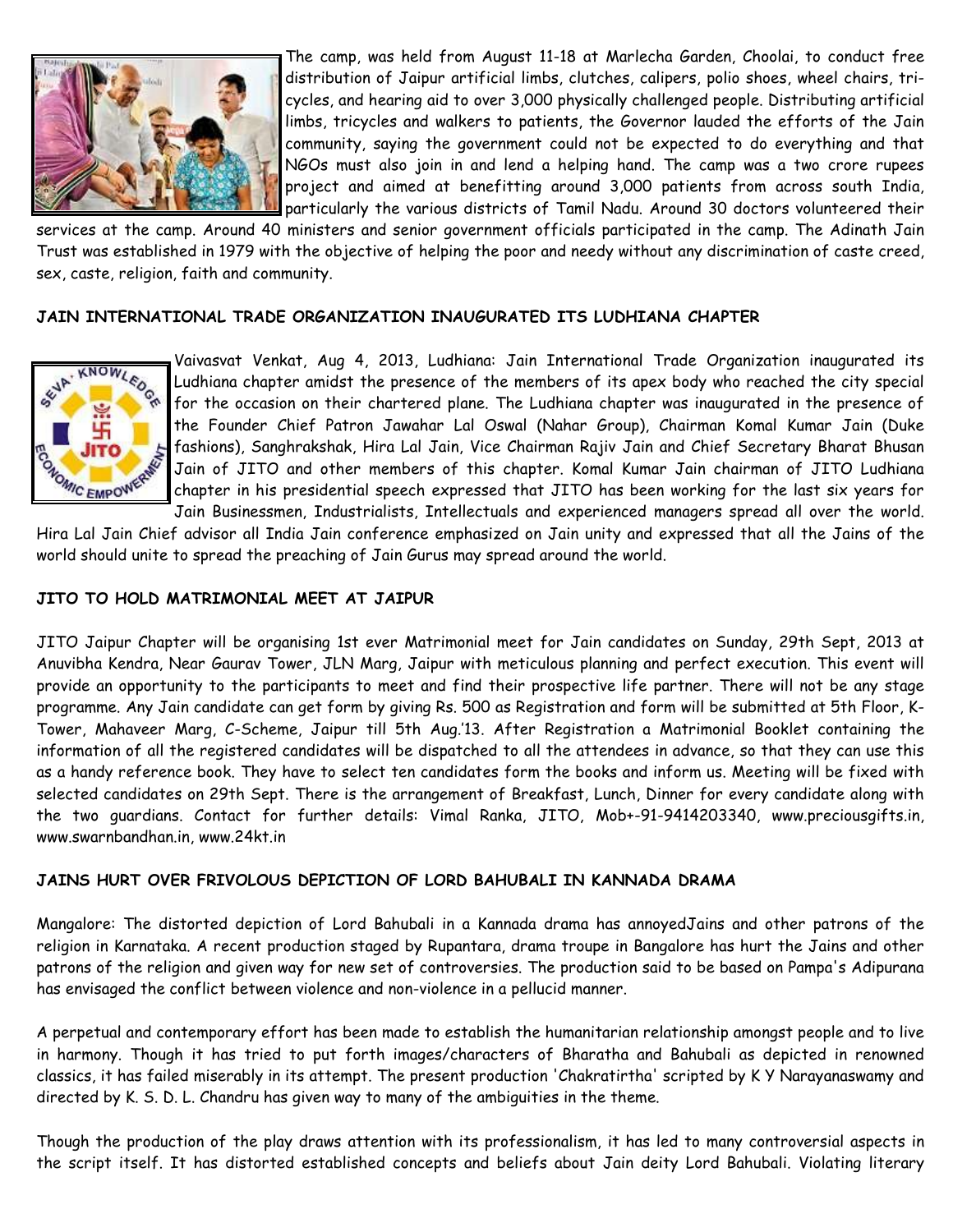norms and ethos - the production has many lacunae and this further leads to ambiguities in depicting the characters particularly that of Lord Bahubali, Nitin HP, executive director, www.jainheritagecentres.comstated.

The author has violated literary norms and production ethos in name of creativity. The story of Bharatha and Bahubali is well known to people interested in literature and religion. The sequence of Bahubali relinquishing his victory over his brother Bharatha has been exacerbated by decharacterising the original image of Bahubali. Move to depict the Lord as a cobbler in the name of creativity is objectionable, deplorable and unpardonable.

Observing that there are other distortions observed in the script, Nitin said members of Jain community viewed the productions staged subsequently on June 15 and August 11 by this troupe. All the points mentioned above were discussed at length with the author and the director and were appraised about the distortions in the script. Members and devotees of Jain community felt this distorted image of their most revered deities sends a false message.

# JAIN MINORITY ISSUE

# Government of Karnataka

Post Matric Scholarship 2013-14 (FRESH & RENEWAL) FOR JAIN STUDENTS For Minority Community - Only for Jain Students, Click here to read the guidelines & Download the Application Form

## Ministry of Minority Affairs – Government of India

POST MATRIC Scholarship Scheme - Fresh & Renewal for the Academic Year 2013-14

Click here to know " How to Apply ? " & " Documents to be Enclosed " LAST DATES For FRESH APPLICATIONS

Last date for submission of online application for Scholarship by student 30th September 2013. Last date for submission of duly signed printed version (hard copy) of online applications by students to the Directorate of Minorities 20th Floor, V.V.Tower, Bangalore-01, is 10th October 2013.

# जैन धर्म को राष्ट्रीय स्तर पर अल्पसंख्यक धर्म की मांग को सही नहीं - श्री रिखब चंद जैन

Click On This Link To Read The Press Release Text Issued By Shree Rikhab Chand Jain

परम आदरणीय श्री रिखब चंद जैन जी (टी. टी. लिमिटेड) द्वारा जैन धर्म को राष्ट्रीय स्तर पर अल्पसंख्यक धर्म की माग को सही न ठहराते हुए एक प्रेस विज्ञाप्ते समाचार पत्रों को भेजी गयी है।



सर्वप्रथम यहां यह बताना उचित होगा कि विश्व जैन संगठन पिछले कई वर्षों से इस विषय में कार्य कर रहा है और पूरे देश के सभी पर्था के जैन सतो और सकल जैन समाज में से किसी के भी द्वारा इस प्रकार विरोध नहीं किया और यदि किसी ने पूरी जानकारी के बिना किया तो हमारे द्वारा प्रमाणों और वर्तमान में इसकी आवश्यता के विषय को समझकर अपनी सहमती दी लेकिन श्री रिखवचंद जी ने बिना कोई जानकारी लिए तुरत विर्नाप्ते जारी करवा दी, जिसका हमे दुःख है।

श्री रिखव जैन जी द्वारा भेजी गयी पूरी विज्ञांसे को पढकर लगता है कि उन्हें सिर्फ विरोध करना है चाहे

कारण कुछ भी लिखे क्युकी शायद वो यह भूल गए कि जैन धर्म जाति प्रधान धर्म नहीं है इसे कोई भी स्वीकार कर सकता है चाहे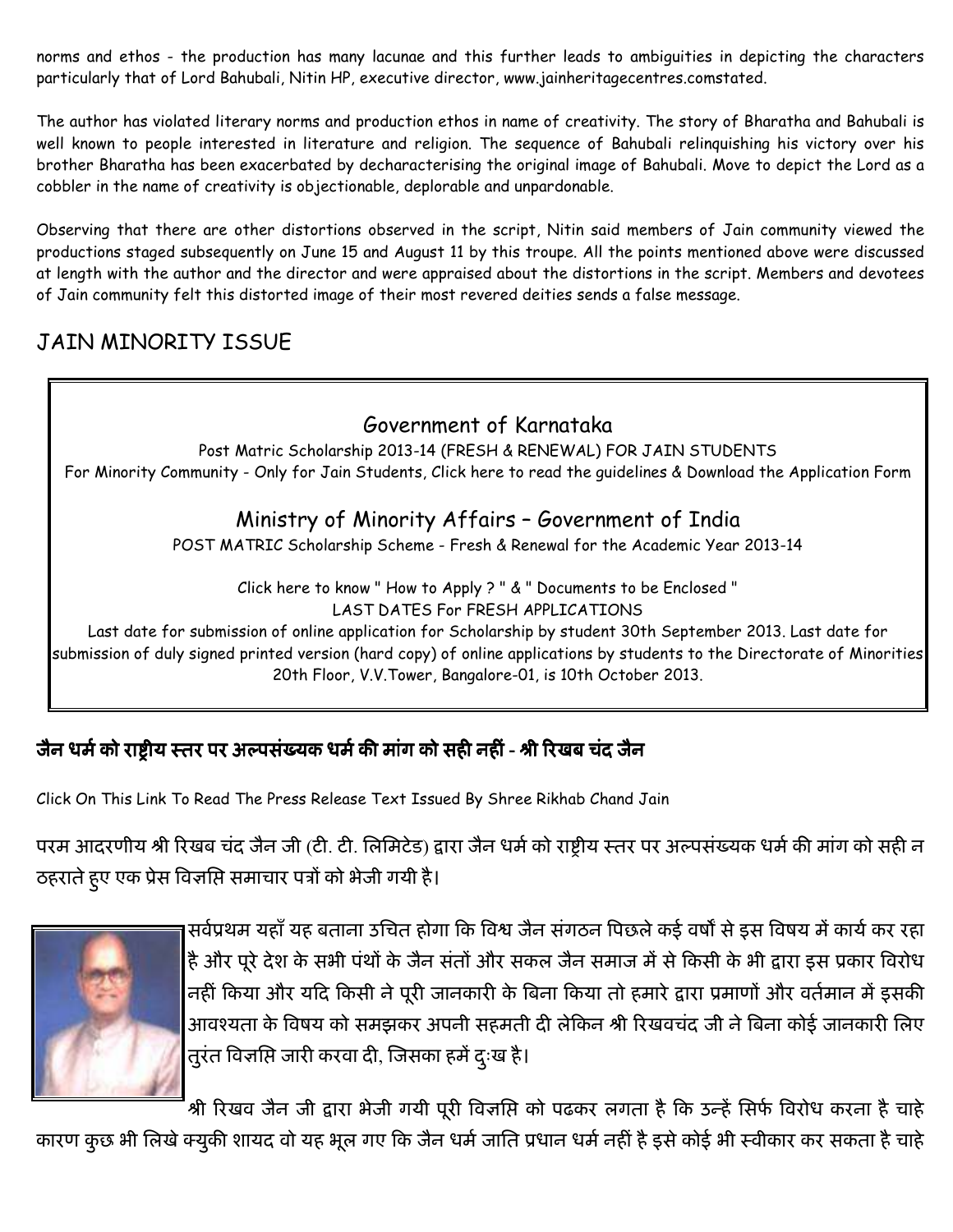वो हमारे तीर्थंकर हो या संत लेकिन इसका अर्थ यह नहीं कि जैन धर्म किसी और धर्म की शाखा हो गयी और जिस बहुसंख्यक हिन्दू समाज की जैन साहिब बात करते है शायद उन्हें जानकारी होगी कि हिन्दू शब्द को धार्मिक, सामाजिक और राजनेतिक रूप से अलग-2 नाम दिया गया, जब राष्ट्रीयता और संस्कृति की बात आती है तो जो भारत में रहे वो हिन्दू और जब धर्म को बात आती है जैन धर्म और हिन्दू धर्म अलग-2 है।

श्री जैन साहिब द्वारा लिखा गया कि "कई बार उच्चतम न्यायालय और विभिन्न राज्यों के न्यायालयों ने इस बात को संविधान के विरुद्ध बताने के बाबजूद अभियान जारी है।" शायद जैन साहिब द्वारा इस सम्बन्ध में मुकदमों की जानकारी ली ही नहीं गयी क्युकी भारत के किसी भी न्यायालय द्वारा इस मांग को संविधान के विरुद्ध नहीं बताया और उच्चतम न्यायालय ने तो दिनांक 29 जुलाई 2004 को बाल पाटिल जी के मुकदमे में यह आर्डर दिए थे कि "जैन समाज की यह 10 वर्ष पुरानी मांग है अत: केंद्र सरकार चार महीनों के अन्दर इस विषय में निर्णय ले" और इसके अतिरिक्त सैकड़ों उच्चतम न्यायालय और विभिन्न उच्च न्यायालयों के निर्णयों के अलावा देश-विदेश के इतिहासकारों, राजनीतिज्ञों और अन्य विभिन्न महत्वपूर्ण लोगो द्वारा जैन धर्म को अविवादित रूप से वैदिक धर्म के समकालीन प्राचीन और स्वतंत्र धर्म माना है और विशेष रूप से भारत के जनगणना विभाग ने वर्ष 1860 से जैन धर्म और हिन्दू धर्म के मानने वालों को अलग-2 गिना है और इस सम्बन्ध में प्रमाण मेरे पास उपलब्ध है।

श्री रिखबचंद जैन जी ने लिखा कि भ्रमित वर्ग से निवेदन है कि "जैन शास्त्रों का एवं हिन्दूओं के मुख्य शास्त्रों का तुलनात्मक अध्ययन करे। भागवत गीता में प्रथम जैन तीर्थंकर रिषभदेव को भगवान शिव का अवतार मानते हुए सामाजिक सभ्यता सृजन के लिए सदैव स्तुतीय, वन्दनीय बताया है।" आपने अपने जीवन में जैन दर्शन का कितना अधुरा ज्ञान लिया, यह यही सिद्ध होता है क्युकी जैन धर्म अवतारवादी धर्म नही है। भगवान आदिनाथ जैन धर्म के केवल वर्तमान चौबीसी के पहले प्रवर्तक थे और जैसा आपने लिखा हिन्दुओं के मुख्य शास्त्रों के अध्ययन की, तो आपकी जानकारी हेतु बताना उचित होगा कि श्रीमदभागवत गीता के समान अन्य महत्वपूर्ण ग्रंथों जैसे शाकटायन, ऋग्वेद, अर्थववेद और विभिन्न पुराणों में भगवान आदिनाथ को जैन धर्म का ही तीर्थंकर माना न कि कोई अवतार और जैसा आप सोचते है कि हिन्दू धर्म जैन दर्शन के किसी भी तत्व को गलत नहीं समझता तो आपको ज्ञात होना चाहिए कि भारतीय संस्कृति का कोई भी धर्म किसी अन्य धर्म दर्शन को गलत नहीं समझता विशेषरूप से वैदिक धर्म के महत्वपूर्व ग्रंथों में जैन धर्म और भगवान आदिनाथ का वर्णन कई अन्य नामों और यर्जुवेद में जैन तीर्थकर अजितनाथ व सुपार्श्वनाथ और विष्णु पुराण में सुमतिनाथ का वर्णन है। कृपया हिन्दू शास्त्रों का ध्यानपूर्वक अध्ययन करें, आपको जानकारी मिल जाएगी।

आदरणीय जैन साहिब यह लिखकर कि "इतिहास में कभी जैन और हिन्दूओं में वैमनस्य कभी दिखाई नहीं दिया, न है और न होगा" जैन धर्म को स्वतंत्र मानते है और दूसरी तरफ जैन समाज के हित का ध्यान रखते हुए जबरन बहुसंख्यक हिन्दू समाज का एक भाग बताने के लिए मजबूर कर रहे है। वैदिक और जैन धर्म के मानने वाले आज से नहीं हजारों सालो से परस्पर प्रेम में रह रहे है और हमेशा रहेंगे।

सम्मानीय रिखवचंद जैन जी द्वारा अपने मनगढंत तथ्यों के आधार पर अल्पसंख्यक शब्द को इतना विस्तृत बना दिया जैसे अल्प्संख्यकता लेने का मतलब अपने सर्वधर्म प्रधान स्वतंत्र भारत में कोई गुनाह कर दिया हो। अब विषय यह आता है कि जैन समाज को अल्प्संख्यकता क्यों चाहिए? भारत की संसद द्वारा वर्ष 1993 में राष्ट्रीय अल्पसंख्यक आयोग अधिनियम, 1992 को बनाया गया था जिसके अंतर्गत भारत के पांच मुख्य धर्मों मुस्लिम, सिख, ईसाई, बोद्ध और पारसी को जनगणना के आधार पर अल्प्संख्यकता दी गयी और जैन धर्म को छोड दिया जबकि जैन भी अल्पसंख्यक थे और संविधान के खंड 28 से 30 के अनुसार स्वतंत्र भारत में अल्पसंख्यकों के शिक्षण और धार्मिक संस्थानों के संरक्षण और सञ्चालन हेतु विशेष अधिकार दिए गए है और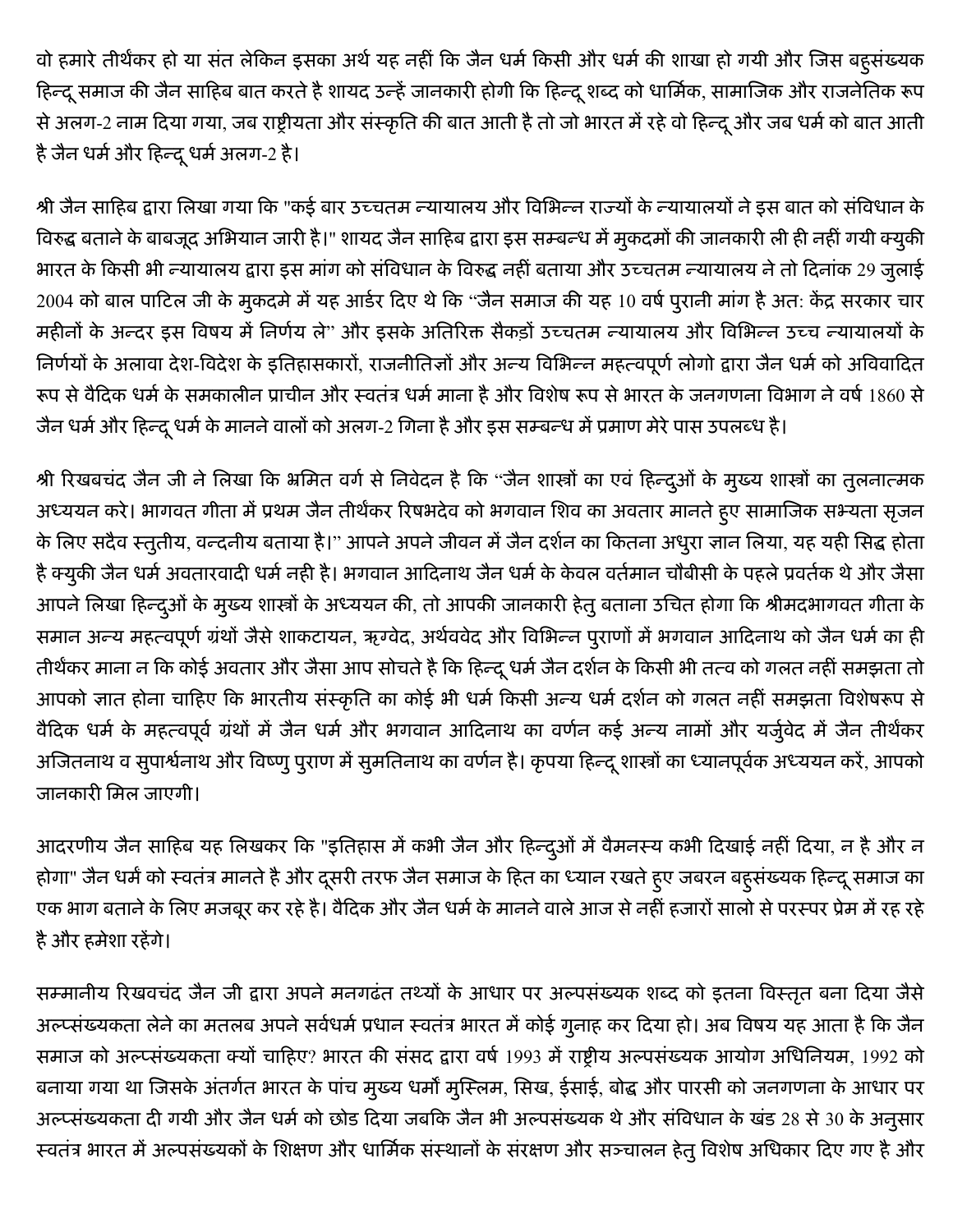एक राष्ट्रीय और राज्य स्तर पर अल्पसंख्यक आयोग बनाये गए ताकि जिस देश को आजाद कराने में सभी भारतीय धर्मो के लोगो ने अपना योगदान दिया उनमे से अल्प संख्या वाले धर्म के लोगो को भविष्य में कोई दिक्कत पेश न आये, क्युकी संविधान का खंड 25 भारत में रहने वाले प्रतिऐक व्यक्ति को उसका धर्म पालन का पूर्ण अधिकार देता है और आप सारे भारत के जैन समाज को उनका संवैधानिक अधिकार लेने में सहयोग करने की वजाय अन्य धर्म का हिस्सा बनाने हेतू उत्सुक है। श्रीमद भागवत गीता में वर्णन है कि दूसरे धर्म को अपनाने कि बजाय अपने धर्म के लिए मर जाना उचित है।

आपकी जानकारी में लाना उचित होगा कि जिस प्रकार से अन्य अल्पसंख्यक धर्मो के उनके धर्मानुसार अपने रीति-रिवाज, नियम है और कानूनी रूप से मान्य है, इसी प्रकार जैन धर्म ग्रंथों के अपने नियम है लेकिन सरकारी रूप से जैन धर्म को मान्यता न मिलने के कारण दूसरे धर्म के नियम स्वतंत्र भारत में जैन समाज पर लागू है। कई प्राचीन जैन तीर्थो और प्रतिमायों पर जबरन अतिक्रमण कर लिया गया है और कई अन्य पर जारी है।

आपने लिखा कि राजनेतिक कारणों से राजनेतिक लोग अल्पसंख्यकता की मांग करते है, आपका यह अनुमान अनुचित है क्युकी मेरी जानकारी के अनुसार पहली बात तो जैन लोग राजनेतिक फायदा कभी नहीं उठा पाते और इस कार्य में हमारे संगठन के अलावा अन्य जो भी व्यक्ति विशेष या संस्थाए कार्य कर रही है सब का एक उद्देश्य है, जैन धर्म की संवैधानिक रूप से स्वत्रन्त्र पहचान और संविधान के अनुसार प्राचीन जैन तीर्थों का संरक्षण और जैन शिक्षण संस्थानों में स्वायता।

भारत में हमेशा से जैन समाज अल्प होते हुए भी सबसे अधिक पढा-लिखा होते हुए सबसे अधिक टैक्स देता है और यह वेहतर रूप से जानता है कि सरकारी सुविधायों का उपयोग कैसे करना है और यह अल्प्संख्यकता की मांग उसी अधिनियम के अंतर्गत है जिसके अंतर्गत अन्य धर्मों को दी गयी है। यदि केंद्र सरकार इस अधिनियम को निरस्त करती है तो हमें भी नहीं चाहिए अल्प्संख्यकता। Source : संजय जैन, अध्यक्ष, विश्व जैन संगठन, मो. 09312278313, Sunjay Jain, VJS, E-Mail : vishwajains@yahoo.com

Opinion of Ahimsa Times: It is really surprising to note the views expressed by Shri Rikhab Chand Ji Jain on the issue of minority status to the Jain community. As we know, for several years Rikhab Chand Ji has always contributed to every possible cause of the community. In fact he is an ambassador of the community in true sense. He has always piloted and shouldered community responsibilities. The individual and isolated views of Rikhab Ji may seriously damage the conscientious efforts of various institutions & individuals working for this cause all over India. It is a common knowledge that members of all the sects through different forums are perusing with Central Government, State Governments and Judiciary for securing minority status for more than four decades now. Although, Sanjay Jain on behalf of Vishwa Jain Sangthan as taken up the issue and replied on this issue, but, to avoid any further damage to this cause some of us may may directly speak to Rikhab Chand Ji and request him to fall in line with community expectations.

## AHIMSA AND VEGETARIAN

## वन मंत्रालय द्वारा वन्य जीव संरक्षण अधिनियम के संशोधन में मोर पंख को धार्मिक उपयोग हेतु प्रतिबन्ध मुक्त न रखने पर रोष

वन मंत्रालय द्वारा वन्य जीव संरक्षण अधिनियम, 1972 में संशोधन करके राज्य सभा में दिनांक 5 अगस्त 2013 को बिल न. 31 प्रस्तुत किया गया! इस बिल के अनुछेद 51 व 51ए के अंतर्गत वन्य जीव संरक्षण अधिनियम की अनुसूची-I के अंतर्गत मोर संरक्षित होने के कारण मोर पंख के खरीदने, बेचने, हस्तांतरित करने, व्यापार करने और बेचने हेतु प्रदर्शित करना जुर्म माना गया है और ऐसा करने पर सजा के तौर पर 7 साल तक की कैद और 15 लाख रूपये तक का जुर्माने का प्रावधान किया गया है, परन्तु इस बिल में मोर पंख का धार्मिक उपयोग हेतू छूट का कोई प्रावधान नहीं रखा गया है।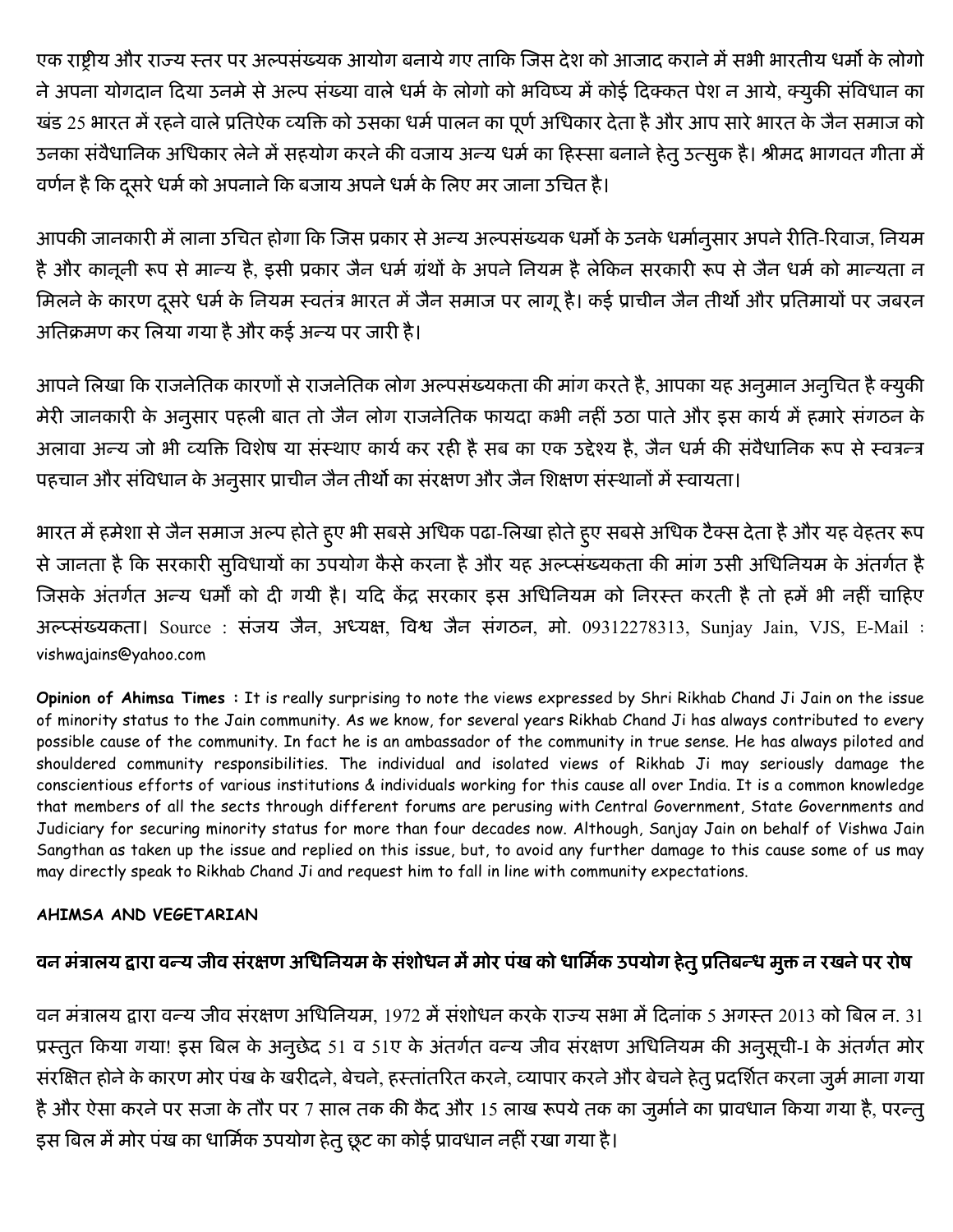

जैसा की सबको विदित है कि मोर पंख का भारत के मुख्य धर्मों में एक विशेष महत्व है और विशेष रूप से जैन धर्म के दिगम्बर सतो द्वारा हजारो वर्षो से मोर द्वारा स्वत: त्यागे गए मोर पर्खा से बनी पीछी का उपयोग सयम के उपकरण के रूप में किया जाता है।

वर्ष 2010 में भी वन मत्रालय द्वारा इसी प्रकार का बिल लाया गया था, तब भी विश्व जैन सगठन द्वारा अपनी याचिका में हजारों सालों से दिगम्बर जैन सतों के मोर पख से बनी पीछी के उपयोग से सम्बंधित प्रमाणो जिनमे मुख्य रूप से प्राचीन जैन तीर्थो पर उपलब्ध प्राचीन प्रतिमार्या में जैन सतो के हाथ में पीछी के फोटो, प्राचीन जैन ग्रंथों में पीछी के महत्व के अतिरिक्त हिन्दू, मुस्लिम आदि धर्मों में मोर पख के महत्व की जानकारी देते हुए मत्रालय से निवेदन किया गया था कि मोर पख को केवल धार्मिक उपयोग हेतु प्रतिबन्ध मुक्त रखा जाये! मत्रालय ने वर्ष 2010 में इस

आंधीनेयम को स्थगित कर दिया था और विश्व जैन संगठन को सूचना के अधिकार के अंतर्गत लिखित रूप में में भी दिया था।

सजय जैन, अध्यक्ष - विश्व जैन सगठन ने पुन: श्रीमती जयती नटराजन, केंद्रीय मंत्री - पर्यावरण व वन मत्रालय से अनुरोध किया कि भारत के मुख्य धर्मों में मोर पख के धार्मिक उपयोग हेतु प्रतिबन्ध मुक्त रखे जाने हेतु इस बिल में प्रावधान किया जाये और जैन धर्म व हिन्दू धर्म के सभी श्रधालुओं से भी विनम्र निवेदन किया कि सभी अपने स्तर पर वन मत्रालय से निवेदन करे कि उनकी धार्मिक भावनायों का ध्यान रखते हुए मोर पख को केवल धार्मिक उपयोग हेतु प्रतिबन्ध मुक्त रखने का बिल में प्रावधान करे अन्यथा इसका सार्वजनिक रूप से विरोध किया जायेगा।

सपके करे:- केंद्रीय मंत्री को इ-मेल करे:- jayanti.n@sansad.nic.in या mosefgoi@nic.in अथवा केंद्रीय मंत्री को फैक्स करे:- 011-24362222, 24362016 अथवा श्री बी.एस.भडारी, उप-सचिव (जन शिकायत), पर्यावरण और वन मत्रालय, कमरा स. 911, 9 वी मजिल, बी–I विग, पर्यावरण भवन, सीजीओ कॉम्प्लेक्स, लोदी रोड, नई दिल्ली-3 को लिखे या इ-मेल करे:- bs.bhandari@nic.in, Source: अमित जैन, सह-मंत्री व प्रवक्ता-विश्व जैन सगठन।

# NEW BOOKS

KUBERA - God of Many Hues - By Madhurika Maheshwari, 2013 28 x 21 cm 304 pages printed on art plates, Hardcover Coffee Table Book Rs. 3500. Kubera is best known as 'Yakshendra' or 'Yakshaadhipati' {lord of the Yakshas}. He is also known as 'Dhanapati' {lord of wealth} and 'Guhyapati' {lord of secrets}. He is also known as 'Nidhinaamadhipa' {lord of treasure troves}. The Atharva Veda calls Kubera the lord of fertility. As per the Valmiki Ramayana, Kubera, besides being the Master of Gold, is also the Regent of the North. Kubera is a pre-Aryan deity local to India. He was gradually absorbed into Aryan divinity. Yakshas and Yakshis were widely worshipped in prehistoric India. The worship of yakshas and naagas remains in some form or the other in modern Hinduism as well as in Jainism and Buddhism. This books traces the presence and evolution, history and worship of Kubera, the lord of wealth. The author, Madhurika Maheshwari has meticulously researched all the available texts in order to develop a historical as well as literary understanding of Kubera. In addition, she has embellished the book with 285 photographs and line drawings, some in colour, some in black and white. Book available at Hindi Granth Karyalay, E-Mail : jainbooks@aol.com

JAIN SAMRAAT CHANDRAGUPTA MAURYA, (Hindi) - By Muni Pranamyasagara, 2013 22 x 14 cm 158 pages, Hardcover Rs. 160. Here is an historical novel on the life of Emperor Candragupta Maurya. Albeit it is a novel, it is well researched. You may place it alongside Vishvas Patil's 'Panipat' and 'Mahanayak' and Shivaji Savant's 'Mrityunjay', 'Chava' and 'Yugandhar'. The author has gone through a great deal of inscriptional and traditional information available to him and presented history in as realistic a manner as is possible in a novel. The author has also given a detailed bibliography and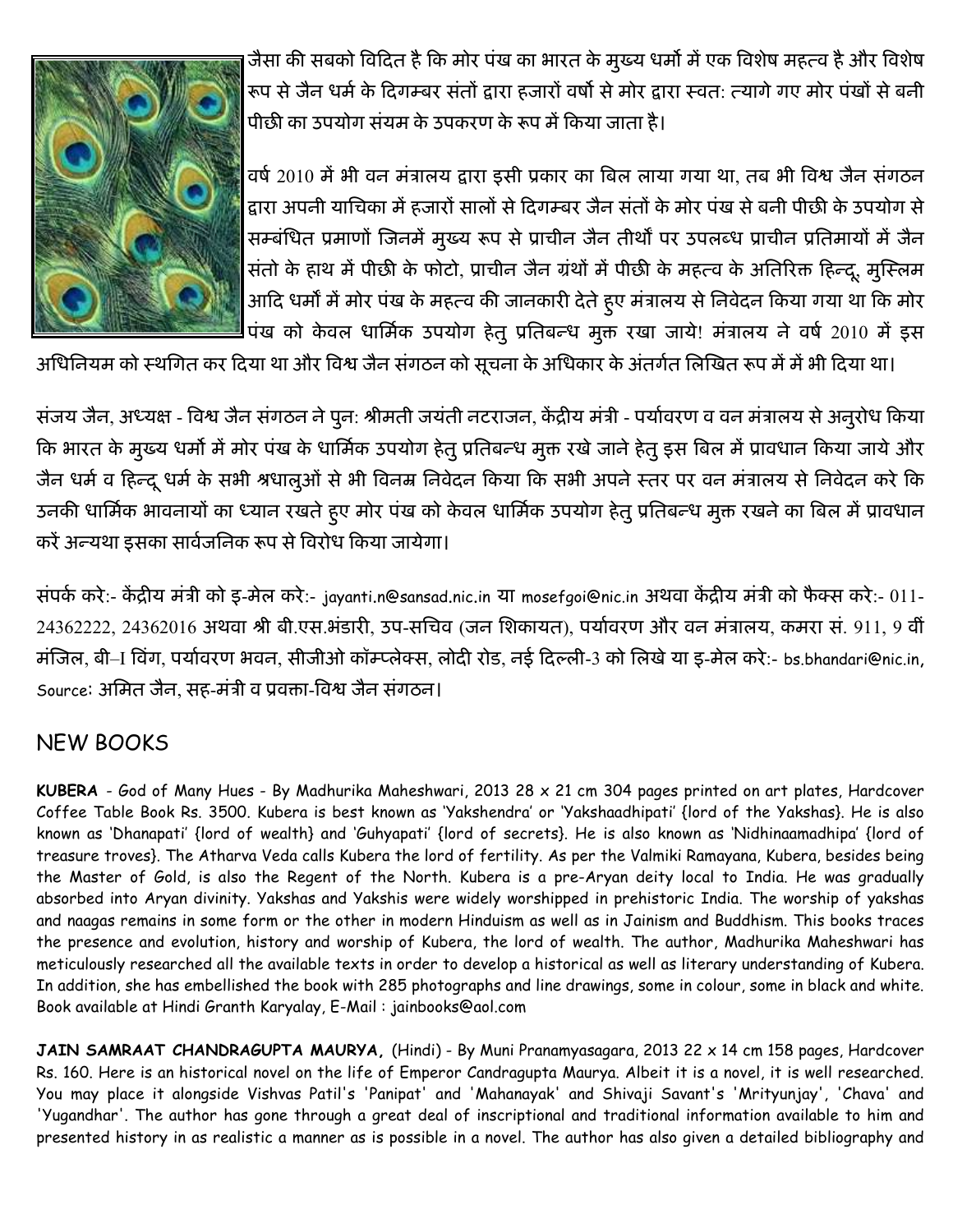primary and secondary sources as well as a glossary of technical terms. Book available at HINDI GRANTH KARYALAY, E-Mail : jainbooks@aol.com

#### WORLD'S SHORTEST WOMAN JYOTI AMGE RELEASES BIGGEST BOOK IN JAIPUR



Jaipur, August 18, 2013, World's shortest woman Jyoti Amge released the biggest book of 30x24 feet written by Jain Muni Shri Tarun Sagar at a function here. "A very happy moment that world's shortest woman is releasing the world's biggest book," Amge said on the occasion. "I have become the world's daughter...Jain Muni's book is good and the people of Jaipur are nice," she said. The book weighs 2,000 kg and is 30 feet high and 24 feet wide. About 1,500 kg iron, 100 litres of colour and 400 kg flax were used by ten workers who came from Ahmedabad and Nasik. It took them four days to make the book. A representative of Limca Book of Records presented a certificate of a new record to Jain

Muni and Jyoti Amge. This book has beaten Limca Book of Records' earlier citation of 25x17 feet made on July 28 last year in Ahmedabad.

MADURA VARALARU - SAMANA PERVELIYIN OODEY (History of Madurai - Voyage into Jaina Antiquity) - The 88 page book written in Tamil dwells in detail about Jain sites in and around Madurai, elaborating their significance in lucid Tamil. The authors have also woven information about Jain culture and tradition and the experiences of Green Walk team during the treks to those sites. Writing on the entry of Jainism into Madurai, in the first chapter of the book, retired archaeological officer C Santhalingam says that a group of Jains led by a monk named Vishakachariar has started from Shravana Belagola in Karnataka in 300 BC and travelled to various parts of Tamil Nadu. Since Madurai had places ideal for living in isolation, they chose to stay in the hillocks here. Sangam period rulers and traders had made arrangements for the monks to live peacefully here. Jain beds could be found in Mangulam, Arittapatti, Thiruvathavur, Keelavalavu, Varichiyur, Karungakaludi, Alagarmalai, Thiruparankunram, Kongarpuliangulam, Vickramangalam, Muthalaikulam, Keelakuyilkudi, Muthupati and Mettupatti. Santhalingam says that there is at least one Jain symbol for every 10km in the erstwhile Pandya Kingdom. The book throws light on the aspects of Jain traditions like providing medicines to the needy and offering shelter to people and livestock. The book also carries images of the Tamil Brahmi stone inscriptions found on the Jain sites and their interpretations. Besides highlighting lesser-known facts about the sites, each chapter also provides information on bus services to those sites.

## MISCELLANEOUS

#### JOIN HANDS TO PREVENT CREATION OF BRAI

On August 8, over 2,000 people came together at Parliament Street, Delhi demanding that the government withdraw the BRAI (Biotechnology Regulatory Authority of India) bill and India be GMO (Genetically Modified Organism) free [1]. BRAI promotes GMOs and it will allow GM food to reach our plate by permitting multinational seed corporations, like Monsanto, sell GM seeds to our farmers [2]. BRAI will take away our right to eat safe and healthy food. Together we can

stop this from happening! A delegation from among the activists met the Minister of State in the Prime Minister's Office, V. Narayanasamy, and gave him an organic, non GM cotton, India flag and memorandum asking the government to withdraw the BRAI bill 2013 [3]. Today you can join this growing movement against the BRAI bill to keep our food safe and our agriculture free from corporate control.

JOIN HANDS WITH LAKHS OF **PEOPLE TO PREVENT THE CREATION OF BRAI.** 

Currently, the BRAI bill is being reviewed by a Standing Committee on Science and Technology, Environment and Forests. [4] Once the Committee submits its report, the government will be eager to present the BRAI bill in Parliament.

The Standing Committee has asked for public feedback on the bill till August 25, 2013. If more people oppose the BRAI bill, there is a good chance that the Committee will recommend its withdrawal. We will deliver your signature and those of lakhs of others, opposing the bill to Dr. T. Subbarami Reddy, Chairman of the Parliamentary Standing Committee on August 23, 2013. Source; Neha Saigal, Greenpeace India. E-Mail: Greenpeace.india@mailing.greenpeace.org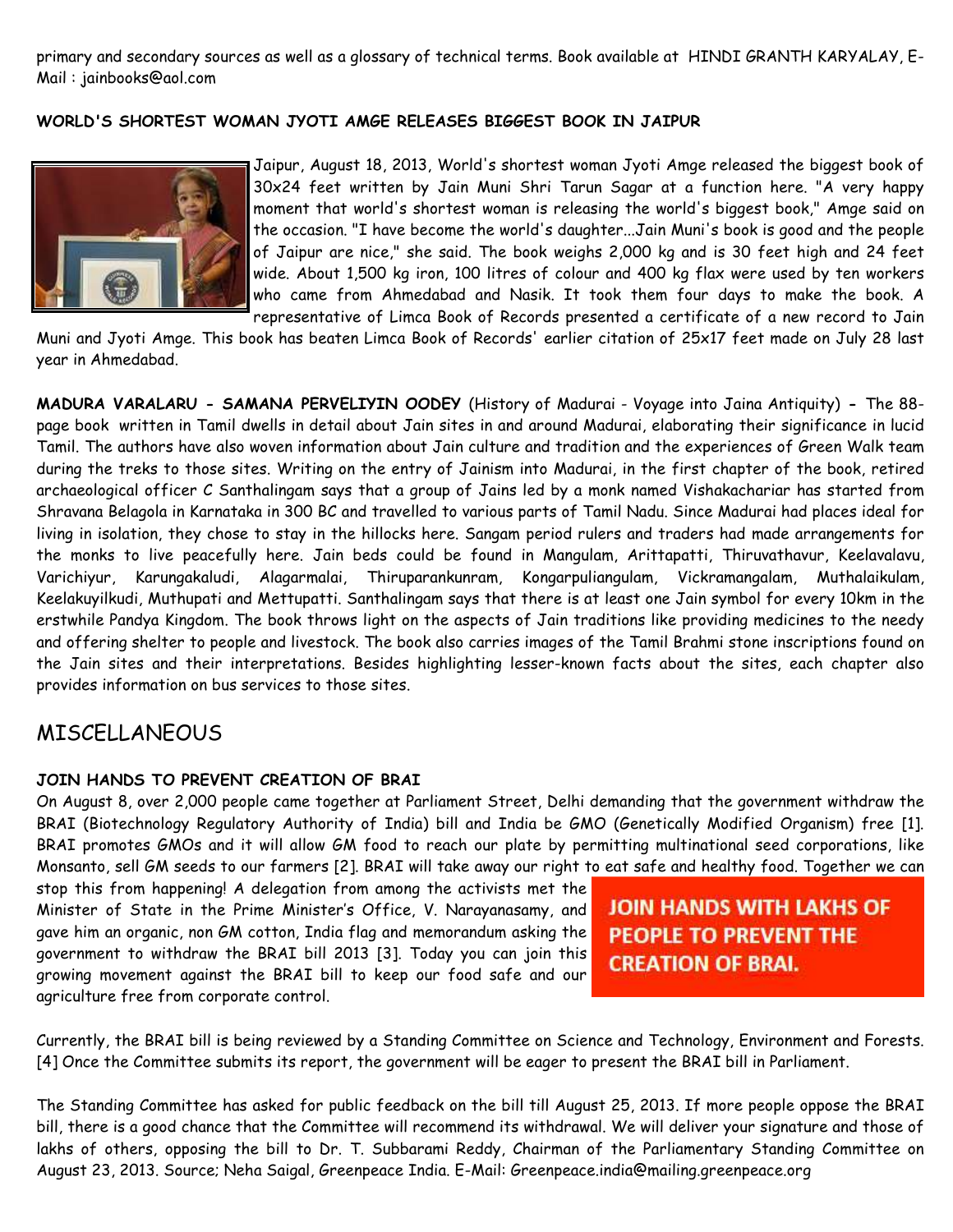# मैं केन्द्रीय मंत्री बाद को पहले जैन समाज का बेटा हूँ - केन्द्रीय ग्राम विकास राज्यमंत्री प्रदीप जैन

मैं केन्द्रीय मंत्री बाद को पहले जैन समाज का बेटा हूँ। मेरा द्वण संकल्प है कि अपना कार्यकाल पूरा होने से पहले जैनों का संविधानिक अधिकार-राष्ट्रीय स्तर पर अल्पसंख्यक मान्यता दिलवा कर रहूँगा।''मैं जब सांसद बनकर लोकसभा में पहूँचा, मंत्री बना तो महाराष्ट्र गौरव दादा साहेब पाटिल के पोते अजैन भाई प्रतीक पाटिल, जो केन्द्रीय कोयला राज्यमंत्री हैं, और सांसद (लोक सभा) भाई राजू शेट्ठी ने मुझसे कहा कि जैनों को राष्ट्रीय स्तर पर अल्पसंख्यक मान्यता, जिससे उन्हें अभी तक वंचित रखा गया है, के लिए हमें पूरा प्रयास करना है। यही भावना अन्य जैन सांसदों ने व्यक्त की।



''हमने अपनी आवाज़ कई अवसरों पर मंत्रीमंडल के सदस्यों भाई सलमान खुर्शीद, कपिल सिब्बल आदि एवं माननीय सोनिया जी और प्रधानमंत्री माननीय मनमोहन सिंह तक पहूँचाई। सोनिया जी के मन में जैनों के प्रति ममता है, मनमोहन सिंह जी के मन में स्नेह है। पर सरकार फाइलों की नोटिंग्स पर चलती है। बाल पाटिल के केस में सुप्रीम कोर्ट की त्रिसदस्यीय बैंच के जजमेन्ट के कारण कानूनी बाधाएं आ रही हैं।

तालियों की गड़गड़ाहट के बीच प्रदीप जैन, केन्द्रीय ग्राम विकास राज्यमंत्री ने आवाह्न किया ''कि हम उन अड़चनों को दूर करके अपने लक्ष्य तक पहूँच कर रहेगें। "केन्द्रीय कोयला राज्यमंत्री प्रतीक पाटिल ने कहा कि "अल्पसंख्यक वर्ग का संविधान में उनकी पहचान और संस्कृति की रक्षा करने का प्रावधान किया गया है। अतः जैन समुदाय को उससे वंचित रखना राजधर्म के विपरीत है।''

पुणे में 28 जुलाई को दक्षिण भारत जैन सभा और जैन अल्पसंख्यांक संघर्ष समिति द्वारा पूर्व सांसद (लोकसभा) और केबिनिट मन्त्री महाराष्ट्र दादा कल्लाप्पाण्णा आवाडे और दक्षिण भारत जैन सभा अध्यक्ष राव साहेब पाटील की सरपस्ती में राष्ट्रीय स्तर पर आयोजित जैन अल्पसंख्यांक हक्क कांफ्रेस का मंच केन्द्रीय मंत्रियों, सांसदो, विधायकों, राज्य अल्पसंख्यक आयोगों के अध्यक्ष एवं सदस्य, जैन समाज के चारों पंथो की अखिल भारतीय संस्थाओं के अग्रणी नेतृत्व से सुसज्जित था। जैन समुदाय को राष्ट्रीय स्तर पर अल्पसंख्यक दर्जा न देने पर पहली बार इतने व्यापक स्तर पर आक्रोश और एकता का प्रदर्शन हुआ।

पूर्व संध्या में पुणे में ही आयोजित अखिल भारतवर्षीय दिगम्बर जैन संस्थाओं की समन्वय समिति की बैठक ने राष्ट्रीय एवं राज्य स्तर पर अल्पसंख्यक मान्यता के लिए अपने पूर्व अभियान को, समूचे भारत के जैन समाज को जोड़ते हुए, गति देने के लिए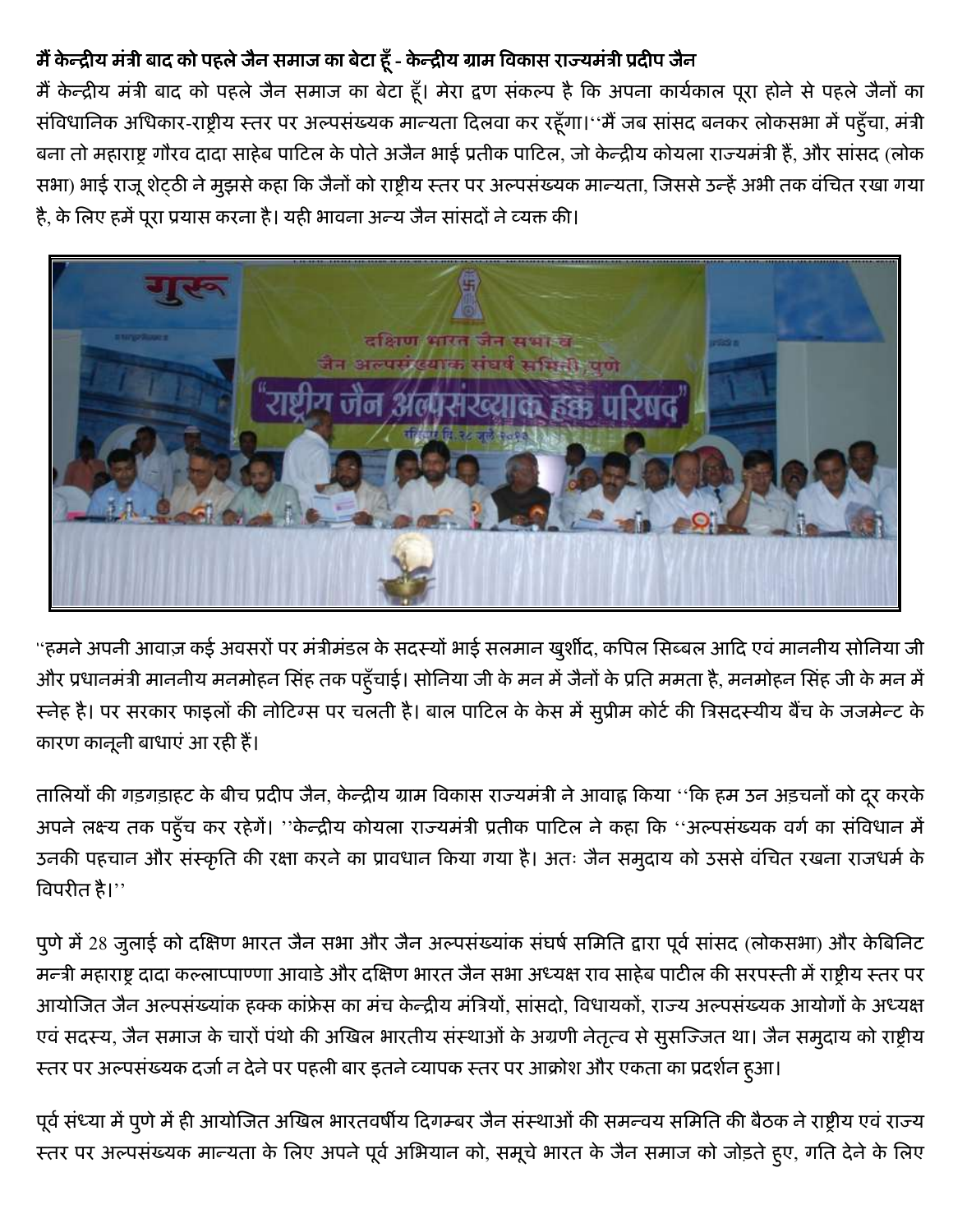अखिल भारतवर्षीय जैन समन्वय समिति के प्लेटफार्म से कार्य करने का निर्णय किया। सिख समुदाय की हिन्दू लॉ से अलग सिख, बौद्ध और जैनों के लिए पृथक कानून बनाने के लिए सुप्रीम कोर्ट में लम्बित याचिका में इन्टरवीन<sup>,</sup> करने का भी निर्णय हुआ जिससे जैन धर्मावलम्बियों को अलग 'सिविल लॉ' के विधिक अधिकार भी मिल सकें।

कांफ्रेस में डेलीगेटों का स्वागत करते हुये संघर्ष समिति अध्यक्ष मिलिन्द फड़े ने कहा कि अब आर पार की लड़ाई करने का वक्त आ गया है। यहाँ से हम अब रणनीति तैयार करके ही उठेगें। सांसद राजू शेट्ठी ने केन्द्र सरकार को चेताते हुये कहा कि सŸााधारी दल जैनों की कम जनसंख्या होने के कारण उनके मतों की अल्पसंख्या न समझे। हमारा समाज में बहू आयामी योगदान के कारण व्यापक प्रभाव है और हमारे मतों की संख्या हमारी मतदाता सूची से 100 गूने से अधिक बड़ी है।

महाराष्ट्र राज्य अल्पसंख्यक आयोग के अध्यक्ष मुनफ हकीम ने उद्गार व्यक्त किये कि रमज़ान में रोज़े रखते हूये भी मैं इसलिए हाज़िर हुआ हँू कि सरकार को पैगाम पहुँचे कि सबसे बड़ा अल्पसंख्यक समुदाय भी इस लड़ाई में पारसियों के बाद सबसे छोटे जैन अल्पसंख्यक समुदाय के साथ है। महाराष्ट्र कोस्मोपोलेटिन एजूकेशन सोसाइटी के अध्यक्ष पी. ए. इनामदार के कहा कि वह मुनफ हकीम के सुझाव से ईत्फाक रखते हैं। प्रधानमंत्री और यू. पी. ए. चैयरपर्सन से फौरन फैसला करने के लिये डेलीगेशन में जैनों के साथ अल्पसंख्यक समुदायों का नेतृत्व भी जाये।

तीर्थ क्षेत्र कमेटी के राष्ट्रीय अध्यक्ष आर. के. जैन का मत था कि पहले भी केन्द्रीय मंत्री प्रदीप जैन के नेतृत्व में जैन समाज के चारों घटकों का प्रतिनिधि मण्डल प्रधानमंत्री से मिला था। केबिनिट का अधिकार क्षेत्र बताकर बात टाल दी गई। हाल में अभी एक प्रतिनिधि मंडल प्रधानमंत्री से मिला है और उनके द्वारा शीघ्र विचार करने के आश्वासन का समाचार छपा है। कोरे आश्वासनों से अब जैन समुदाय बहलने वाला नहीं है। बाल पाटिल के केस में सुप्रीम कोर्ट के मुद्दे से हटकर 'ओवज़रवेशनस्' सरकार के हाथ बांधते नहीं है। जब सरकार का मन होता है तब रास्ता निकाला जाता रहा है। हमारे साथ ही यह अन्याय क्यों? प्रदीप जैन लगे हये हैं, उम्मीद है कि वह यह कशमकश जल्दी खत्म करा कर ही रहेगें। समूचा जैन समाज उनके साथ है।

तमिलनाडु राज्य अल्पसंख्यक आयोग के सदस्य सुधीर लोढ़ा ने जैन समुदाय को अल्पसंख्यक का दर्जा क्यों और अल्पसंख्यक दर्जा प्राप्त होने से लाभ पर विस्तृत प्रकाश डाला। इससे हमारे शैक्षिक संस्थानों को अल्पसंख्यक संस्थान का अधिकार मिलेगा। केन्द्रीय अल्पसंख्यक कल्याण योजनाओं का लाभ मिलेगा। हमारे तीर्थ क्षेत्रों-पूजा स्थलों एवं परिमार्थिक संस्थाओं को अल्पसंख्यक संरक्षण मिलेगा।

दादा कल्लाप्पाण्णा आवाडे ने अध्यक्षीय भाषण में बताया कि जब राष्ट्रीय अल्पसंख्यक आयोग एक्ट् 1992 के तहत 1993 के नोटीफिकेशन में जैन समुदाय को छोड़ते हुये मुस्लिम, सिख, बौद्व, ईसाई और पारसी समुदाय को राष्ट्रीय स्तर पर अल्पसंख्यक घोषित किया गया था, तब वह सांसद (लोकसभा) थे और जैन समुदाय के सांसदो के सााथ तत्कालीन केन्द्रीय कल्याण मंत्री सीताराम केशरी के पास अपना विरोध दर्ज कराने गये थे। उनका तर्क था कि आपके समाज का ही एक तबका इसके खिलाफ है। आपसी अन्तर्विरीधों के कारण हम मौका चूक गये। लेकिन आज मंच और सभाकक्ष में चारों पंथो के नेतृत्व की उपस्थिति स्पष्ट करती है कि पूरा समाज इस मुद्दे पर एक है। देर आयद दुरस्त आयद। अब हमें कन्धे से कन्धा मिलाकर यह जंग लड़नी है। आने वाले लोकसभा के चुनावों से पहले ही फतह हासिल करनी है।

कान्फ्रेस में व्यक्त भावों की समीक्षा करते हुए दक्षिण भारत जैन सभा अध्यक्ष डी. ए. पाटील ने तर्क दिया कि चौदह राज्यों कर्नाटक, मध्यप्रदेश, छतीसगढ़, उत्तर प्रदेश, उत्तराखंड, राजस्थान, महाराष्ट्र, त्रिपुरा, प. बंगाल, दिल्ली, आन्ध्र प्रदेश, हरियाणा, पंजाब, असम राज्यों में अखिल भारतवर्षीय दिगम्बर जैन संस्थाओं की समन्वय समिति, अन्य जैन संस्थाओं तथा राज्य के जैन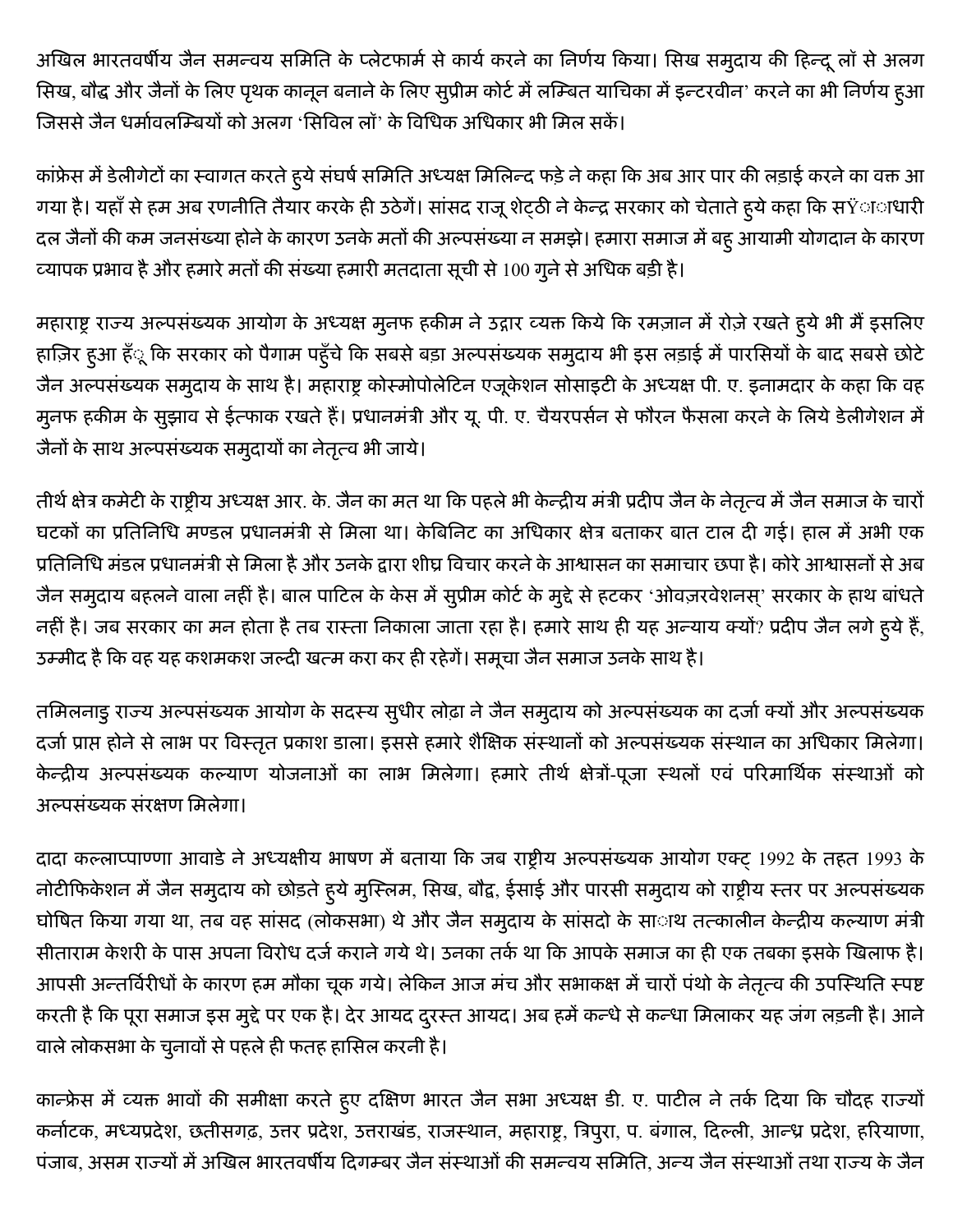समाज के प्रयासों से हमें अल्पसंख्यक घोषित कर दिया गया है। इन चौदह राज्यों की कुल जनसंख्या भारत की 2001 की जनगणना आकड़ों से कुल जनसंख्या की लगभग 75 प्रतिशत है। राजस्थान में हमें आर्डीनेन्स से मान्यता दी गई थी। विधानसभा में इसे शीघ्र पारित कराने के प्रयास हैं। क्या विडम्बना है कि एक प्रजातान्त्रिक देश में दो तिहाई बहुमत के बावजूद हमें राष्ट्रीय स्तर पर अल्पसंख्यक घोषित नहीं किया जा रहा है। इस लोकतान्त्रिक बहुमत का सम्मान केन्द्र सरकार जितनी जल्दी करे, उसके हित में भी है। अन्यथा समूचे जैन समाज को एक होकर सŸााधारी दल को आगामी चुनावों में इसके परिणामों से समय रहते पूर्वाभास का आगाज़ कराना होगा।

संघर्ष समिति मंत्री पोपटलाल ओसवाल ने धन्यवाद प्रस्ताव में स्पष्ट किया कि हम दिगम्बर-श्वेताम्बर पीछे हैं, पहले जैन हैं। पूरी फौज सरपरस्त कल्लाप्पाण्णा आवाडे और प्रदीप जैन की अगूवाई में तैयार खड़ी है।

## संकल्प घोषणा

पद्ध सबसे पहले प्रदीप जैन के नेतृत्व में कल्लाप्पाण्णा आवाडे, राजू शेटठी और अन्य सांसदो का प्रतिनिधि मण्डल यू. पी. ए. चैयरपर्सन और प्रधानमंत्री से मिलकर जैनों को अविलम्ब राष्ट्रीय स्तर पर अल्पसंख्यक घोषित करने की पुरजोर अपील करेगा।

पपद्ध देश भर का स्थानीय प्रभावी नेतृत्व अपनी कोन्सटिट्यून्सी के सांसद पर दवाब बनाये कि वह संसद में हमारी आवाज़ उठायें और केन्द्र सरकार के समक्ष हमारा पक्ष रखें। जिन राज्यों में अभी तक अल्पसंख्यक मान्यता नहीं मिली है उन राज्यों के विधायकों पर दबाव बनायें कि वह राज्य विधान सभा में हमारा हक माँगे और मुख्यमंत्री के समक्ष हमारी न्यायोचित माँग रखें।

पपपद्ध विलम्ब होने पर राष्ट्रीय राजधानी में विशाल रैली और राज्यों की राजधानियों में धरना-प्रदर्शन करके जैन समुदाय को उसके संवैधानिक अधिकार से वंचित करने पर आक्रोश जताकर स्पष्ट चेतावनी दें कि जो जैनों को न्याय देगा वह ही देश पर राज करेगा। प्रेषक : डॉ. बिमल जैन, सह समन्वयक, अखिल भारतवर्षीय जैन समन्वय समिति, 412, मोदी टॉवर, 98 नेहरु प्लेस, नई दिल्ली-110019, E-Mail: jainbimal@gmail.com

## ANTICIPATORY BAIL PLEA OF PANIPAT RURAL MLA OM PRAKASH JAIN REJECTED



Panchkula, Aug 22 2013, Special CBI court denied anticipatory bail to former Transport Minister and Panipat Rural MLA Om Prakash Jain, who has been charged with abetment to suicide of a sarpanch of Kambopura village in Karnal. Sarpanch Karam Singh allegedly committed suicide after the MLA failed to return the money that was taken to provide jobs to Singh's relatives. The court of Najar Singh dismissed the application moved by Jain, in which he had submitted that he should be given anticipatory bail as his custodial interrogation was not required in the case. The MLA had argued before the court through his

counsel, Vishal Garg Narwana, that the CBI had completed investigation in the case against him and even filed the charge sheet, invoking his cooperation with the CBI during investigation as a ground for bail. The court did not find merit in these arguments and rejected the application.

## STAMP COLLECTION OF RAJ PAUL JAIN A GATEWAY TO THE WORLD

Aug 5, 2013, LUDHIANA: Raj Paul Oswal, the Managing Director of Oswal Spinning Ltd, is recognised for his philatelic interest the world over. He has over 25,000 stamps in his treasury including some of the rarest and costliest stamps from across the world.

Oswal also possesses a chocolate stamp made of real chocolate released by Switzerland on 100th birthday of chocolate cake. A big follower of Mahatma Gandhi, he has a big collection of stamps on Bapu, released on special occasions not only in India but by several other nations. Britain's royal family too occupies a pretty good space in his stamp cabinet.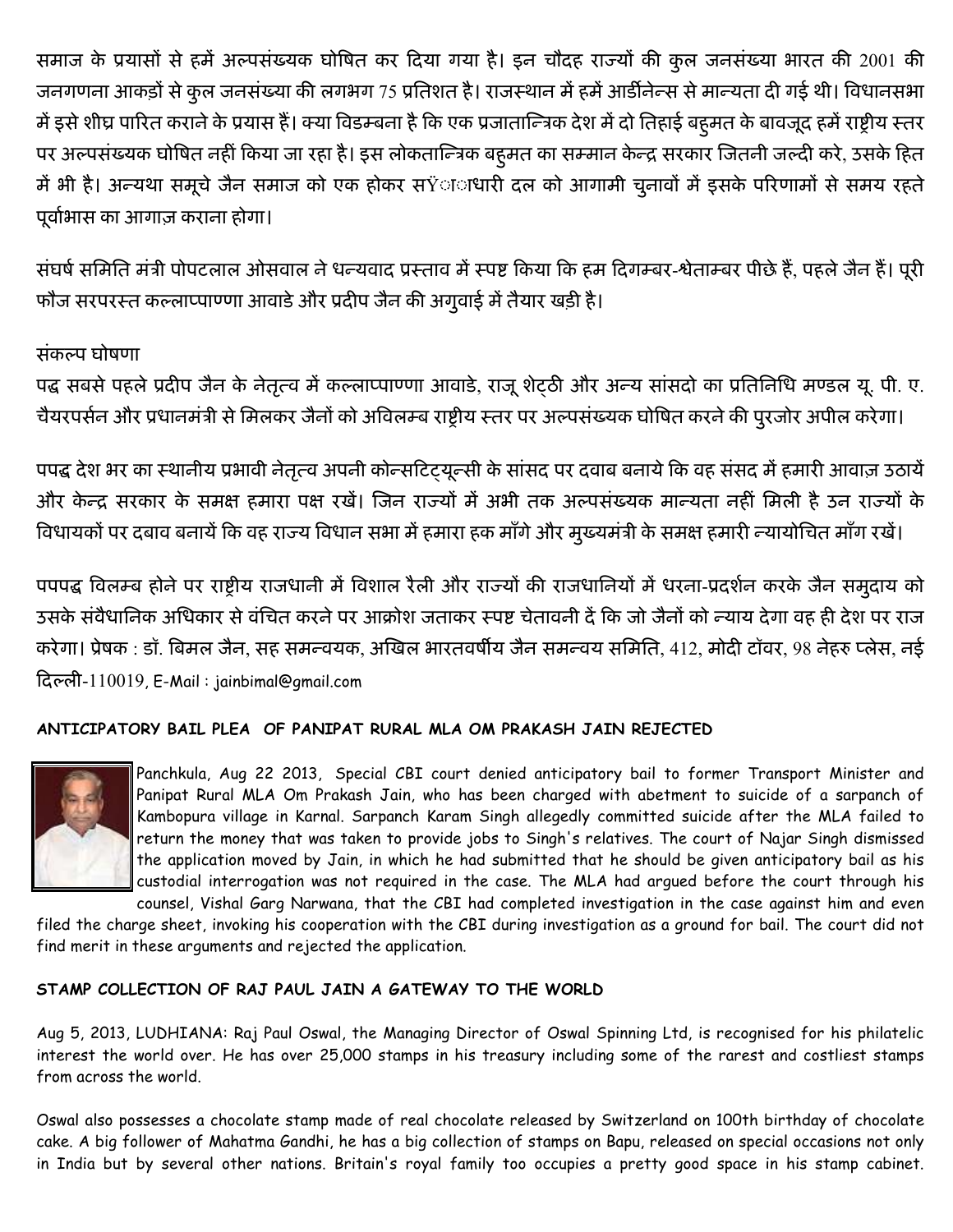Embroidered and the gold stamps form the rarest in his collection. He also possesses gold and silver coins from authors of Indian literature to the Royals of England. His royal collection ranges from British kings of 18th century stamps till present day prince. Besides, his collection also includes stamps on Indian architecture, wars, inventions, animals and religions collected throughout the world. He has collected stamps related to Mahatma Gandhi from all around the world including countries like Zambia, Maldives, Vietnam, Mauritius, France, Switzerland, London, Kyrgystan and Somalia. The theme of these stamps starts from the time when Mahatma Gandhi was young and doing his barrister ship, till the time he died. The most important thing about his collection is that he always buys mint stamps, which are released from postal services and directly bought by philatelic throughout the world.Raj Paul Oswal, 76, one of the senior most members of Ludhiana based industrial family, developed a craze for stamps when he was a youth. But business responsibilities came on his shoulders at a young age which is why he could dedicate too much time on his passion.

Oswal won national-level gold medals for his stamp collection on Jainism in 2004 and silver medals for collection of Mahatma Gandhi stamps at "Dak Bharti 2004". A national level contest was organized at Ahmadabad in October 2004 where 87 philatelists from all over the country participated. Stamps dating back to150 years were put on display at the contest. The stamps on Jainism, which brought him the gold medal, reflected various aspects of Jainism like truth, nonviolence, Jain pilgrimage centres, conception, principles, admirers, Jain architecture, Jain jewellery and Jain institution. Similarly the stamps on Mahatma Gandhi included all those that have been released on him all over world and reflected his lifestyle and ideology.

# जैन धर्म भारत के प्राचीन धर्मों में से एक है - राष्ट्रपति प्रणव मुखर्जी



Aug 28, 2013, नई दिल्ली। राष्ट्रपति प्रणव मुखर्जी ने कहा कि जैन धर्म भारत के प्राचीन धर्मों में से एक है, भगवान महावीर ने सभी ज्वलंत समस्याओं का समाधान पूरे विश्व को दिया। मरने और मारने का रास्ता कितना दुखदायी है अहिंसा और प्रेम। राष्ट्रपति भवन में श्री वीर चंद राघव गांधी की 150वीं जयंती पर उक्त विचार व्यक्त किए गए। वीर चंद राघव नें 1893 में शिकागो में प्रथम विश्व धर्म सम्मेलन में जैन धर्म का प्रतिनिधित्व किया था। राष्ट्रपति ने स्वामी विवेकानंद व वीर चंद राघव जी के योगदान की सराहना करते हुए कहा कि जैन समाज आज भी शिक्षा, सेवा, चिकित्सा व मानवीय मूल्यों की स्थापना में महत्वपूर्ण योगदान दे रहा है। केन्द्रीय

ग्रामीण विकास राज्यमंत्री प्रदीप जैन आदित्य ने भी विचार व्यक्त किए। कार्यक्रम जैन महासभा दिल्ली ने आयोजित किया जिसके महासचिव प्रो. रतन जैन ने विवेकानंद और वीर चंद राघव को भारतीयता का पहला सांस्कृतिक राजदूत बताते हुए कहा कि गांधी जी ने इन दोनों की सराहना की।

## NEW INTERESTING YOUTUBE LINKS

A collection of lectures on Stotra Arth with Meaning and Karma Granth by Shri Paras bhai Shah on YouTube. I am providing the topic names and link below. If possible embed this link in your web site so that this knowledge spreads all over the world. Stotra Arth by Shri Parasbhai Shah, www.youtube.com. Source: Bhavik Mehta, E-Mail: bbhavik@gmail.com

## CONTEMPORARY ARTICLES BY EMINENT AUTHORS

## THE PRINCIPLE OF APARIGRAHA - By Pujya Gurudevshri Rakeshbhai

A great deal has been spoken and written about aparigraha or non-possessiveness; however, we are incognisant of its true depth. No doubt, we talk of non-possessiveness with great respect and even worship the one who is non-possessive; yet, we remain unaware of its essence.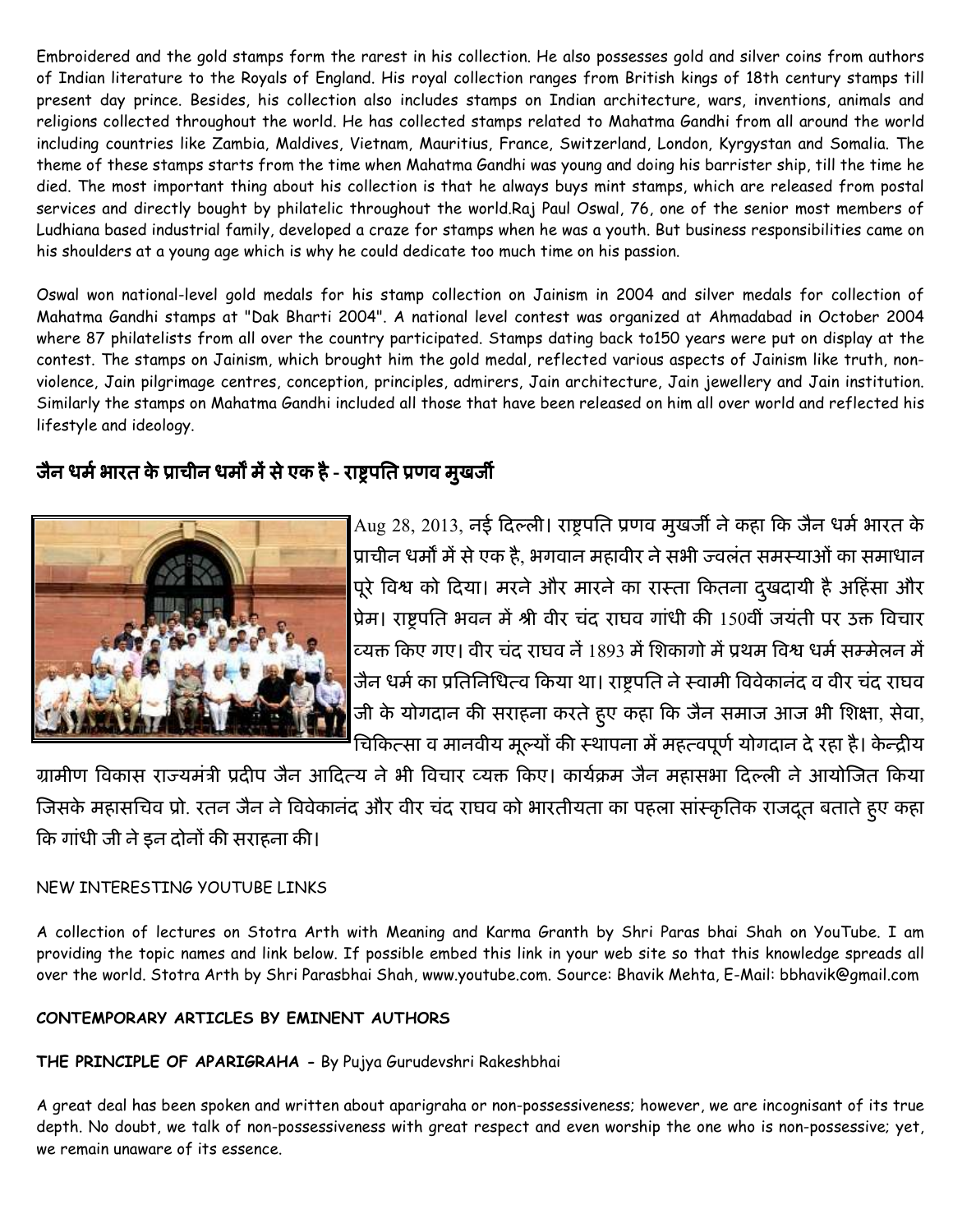

Understanding Possessiveness - How can we acquaint ourselves with the true significance of nonpossessiveness? To understand what non-possessiveness is, one must first comprehend the meaning of possessiveness. Commonly, possessiveness is understood as the possession of objects. But the Enlightened Ones say that possessiveness is delusion. It does not mean having a collection of things; it is the feeling of being the owner of those things. The 'number of things' therefore does not determine an individual's possessiveness; it is the attitude he harbours towards those things, the way he relates to them that determines his possessiveness. Our sense of ownership is not restricted to things alone, we display feelings of ownership even towards people. A husband tries to own his wife; a father his son; a

teacher his student etc.

This possessiveness is just another dimension of violence. Ownership implies possessiveness and where there is possessiveness, the relationship becomes violent. This is true because no one can own another without exercising violence by taking away his independence, by making the other a slave of his desires. To read further click here.

#### THE TRUE MEANING OF AHIMSA - Pujya Gurudevshri Rakeshbhai

Ahimsa is widely understood as 'not harming or hurting others.' But is this its complete meaning? Pujya Gurudevshri Rakeshbhai offers an invaluable insight into the true essence of ahimsa. Bhagwan Mahavira expounded ahimsa as the ultimate dharma. One may question why a negative word ahimsa meaning non-violence was used. Should religion not denote something positive?



Ahimsa - the State of Love - In truth, though non-violence sounds negative, it is an extremely positive state. It is the state of absolute and complete love - and what can be more positive than love itself? It is only because we are familiar with the state of violence, that this term has been used. It is to ease our transition from the known state of violence to the unknown state of love that the term non-violence has been used. In order to obliterate darkness; the presence of light is necessary. So also, the darkness of violence is dispelled only in the positive light of love.

Having understood that ahimsa means love, one may further ask why love has not been called the ultimate dharma; why the word ahimsa has been used. Again, the Enlightened Ones explain that there is an important reason behind this. If ahimsa were substituted by love, we would mistake it to be that, which we know as love, leading to the delusion that our interpretation of love is religion. We have a deep rooted, age-old association with the word love and whenever we use the word love, it is full of attachments, passion, conditions and expectations. We have mistakenly taken the relational aspect of love, rather than its pure unconditional state.

This state is so pure, so fulfilling and established in the wellness of one's being, that neither can you think of causing harm to any other being, nor to your own self. You have become love itself! So now, only love can emanate from you. It does not matter if there is another to receive your love, as that no longer is of importance to you. A lamp in the dark will radiate light, even if there is no one to witness it; a flower will emit fragrance everywhere, irrespective of whether anyone imbibes its fragrance or not.

Proactively Positive - Ahimsa is a state of active positivism i.e. being proactively positive. Ahimsa means consciously extending love to one and all. The meaning of love is 'I wish others well, I pray for their well-being, I will be instrumental in bringing joy to their lives and will offer flowers on their path.' This is the real meaning of ahimsa. If ahimsa was merely negative, then it would read as 'I will not cause unhappiness to others, nor cause them injury' and this would be its restrictive or myopic meaning, as it would constitute no positive element. To put no thorns on anyone's path - that is not all, but going beyond that to decorating their path with flowers is the essential meaning. To restrict oneself to nonviolence alone is not the definition of ahimsa, but to make others truly happy is ahimsa. Suppose a man is walking on a road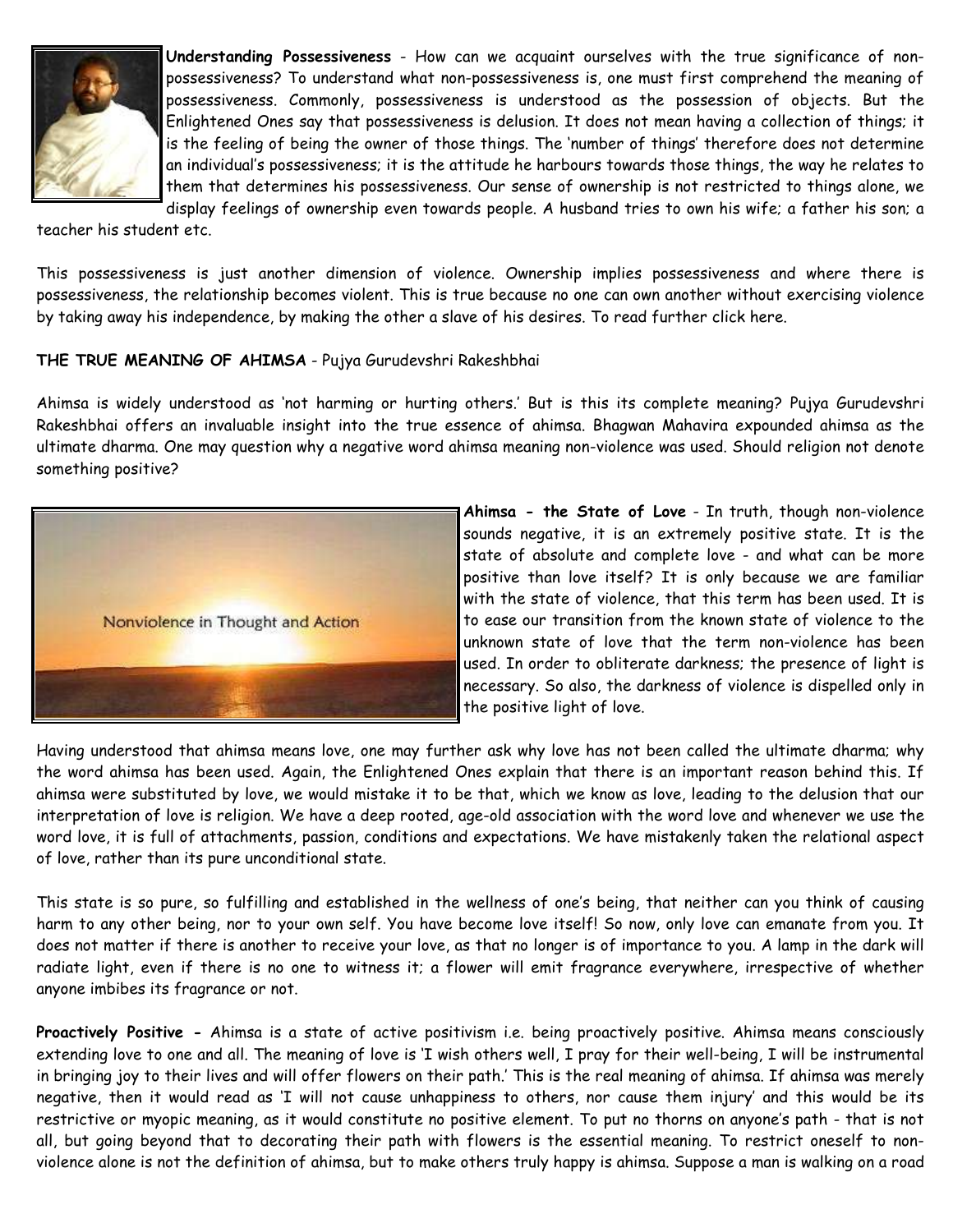and he falls down. If you have limited yourself to the negative understanding, this event will have no effect on you, as you bear no relation to him. You have not caused him to fall down, so you are indifferent to the situation. But if you have comprehended the positive aspect of dharma, then you will rush to help him stand upright again. In this way, dharma expects a positive state of being.

Dissolution of the 'I' - If a person is not full of love and only restricts himself to not harming others; thus elieving himself to be an ahimsak person, then one may question why he wants to be non-violent. Let us say that he loves animals, then it is understandable that he does not want to cause them any harm. But if he has no real love for them and still does not want to harm them, then his abstaining from violence is surely due to some other reason. In reality he does not want to step on them as he may harbour this belief, 'If I cause them harm, I will accrue sin, and I will go to hell and be miserable. But I do not want to be unhappy, so I don't want to harm them.' The real intention behind not wanting to harm others actually stems from not wanting to make oneself unhappy. Here, the other is of no importance, as here the 'I' is enlarged. 'If I do not harm others, I am being religious and I will go to heaven' etc., are feelings full of selfishness. How can one be religious with such ulterior motives? Where there is love, selfishness cannot co-exist as the 'I' has become unimportant. Dissolution of the 'I' is true religion and that is only possible with love. This is the true meaning of ahimsa and that is why ahimsa is the ultimate dharma.

When the desire to hurt others ceases effortlessly in thoughts and deeds, it is because the conscious self has acquired a state of love. But where the myopic view is highlighted, only the welfare of one's own self occurs and even religious activities are undertaken with this selfish motive. In contrast to this, where the positive aspect of ahimsa is highlighted, then all activities undertaken even at the individual level, are with the motive of universal welfare. Dharma teaches love and love includes thought for all others. Due to this selfless, pure state of love, liberation occurs. In love, selfishness, ego etc. dissolve. The individual expands from the consciousness of his personality and body and enters the realm of the soul, and gets established totally in his divine essence. When the individual being expands into the state of loving consciousness, all beings become the object of his love. He becomes incapable of harming any one. The Enlightened Ones say that to expand in love is the way to be truly non-violent. When the entire universe becomes the object of your love, then you will no longer try to acquire happiness from them; rather you will make every effort to bring happiness to them. Then you will try and take care to support all forms of life. So ahimsa is the paramount state of unconditional love. Outward observance of rules or vows is only the expression of non-violence. True ahimsa is achieved by acquiring the internal state of absolute unconditional love and it is only through this form of love, that we can dissolve negativity and violence. May all beings be filled with such absolute unconditional love.

#### HORMONES IN MILK CAN BE DANGEROUS - By Corydon Ireland (Harvard News Office)

Ganmaa Davaasambuu is a physician (Mongolia), a Ph.D. in environmental health (Japan), a fellow (Radcliffe Institute for Advanced Study), and a working scientist (Harvard School of Public Health). She drew on all those roles during a lunchtime talk to most of her fellow fellows. Ganmaa's topic was lunch-appropriate: the suspected role of cow's milk, cheese, and other dairy products in hormone-dependent cancers. (Those include cancers of the testes, prostate, and breast.)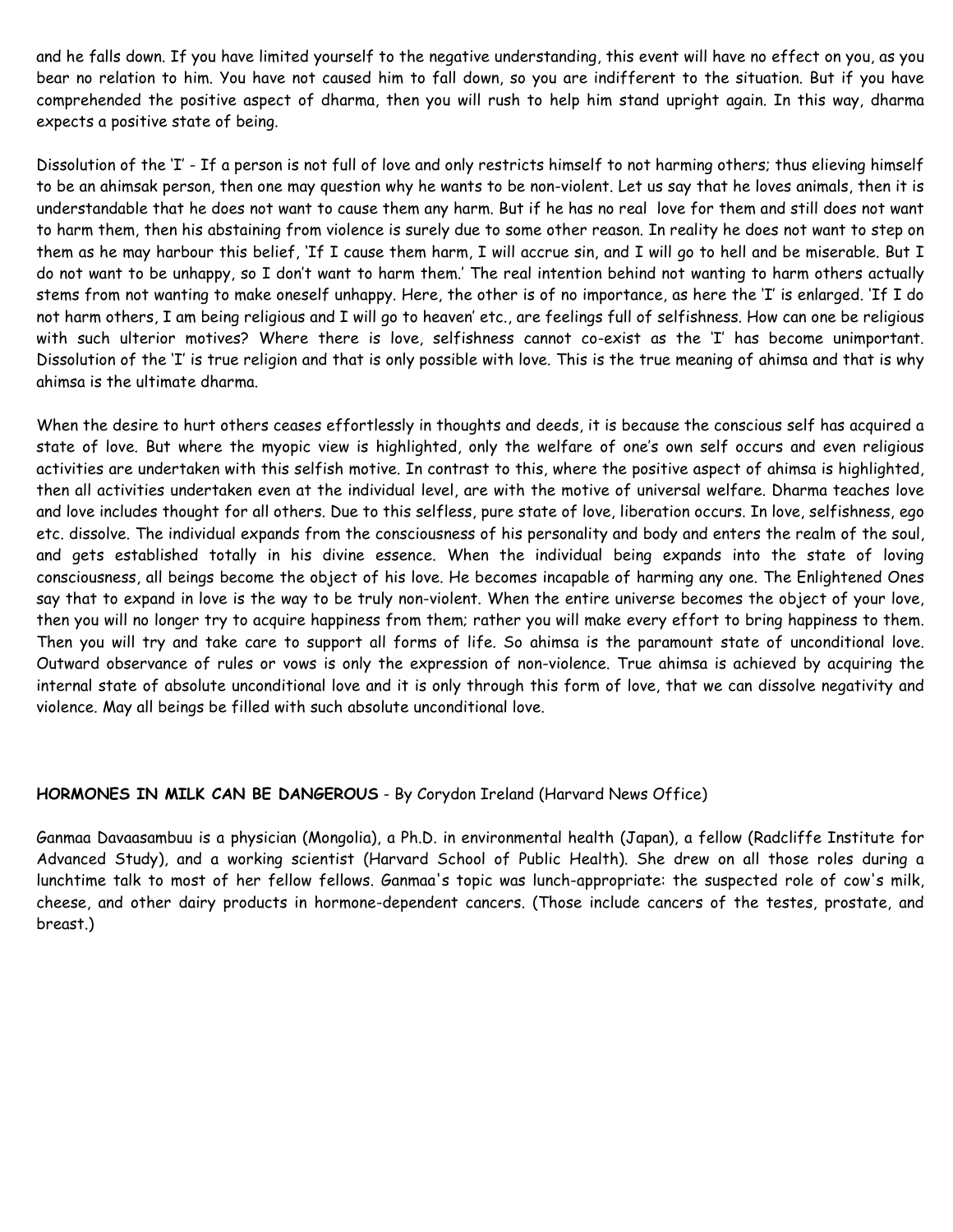

The link between cancer and dietary hormones - estrogen in particular - has been a source of great concern among scientists, said Ganmaa, but it has not been widely studied or discussed. The potential for risk is large. Natural estrogens are up to 100,000 times more potent than their environmental counterparts, such as the estrogen-like compounds in pesticides. "Among the routes of human exposure to estrogens, we are mostly concerned about cow's milk, which contains considerable amounts of female sex hormones," Ganmaa told her audience. Dairy, she added, accounts for 60 percent to 80 percent of estrogens consumed. Part of the problem seems to be milk from modern dairy farms, where cows are milked about 300 days a year. For much of that time, the cows are pregnant. The later in pregnancy a cow is, the more hormones appear in her milk. Milk from a cow in the late stage of pregnancy contains up to 33 times as much of a signature estrogen compound (estrone sulfate) than milk from a non-pregnant cow. In a study of modern milk in Japan, Ganmaa found that it contained 10 times more progesterone, another hormone, than raw milk from Mongolia.In traditional herding societies like Mongolia, cows are milked for human

consumption only five months a year, said Ganmaa, and, if pregnant, only in the early stages. Consequently, levels of hormones in the milk are much lower. "The milk we drink today is quite unlike the milk our ancestors were drinking" without apparent harm for 2,000 years, she said. "The milk we drink today may not be nature's perfect food."

Earlier studies bear out Ganmaa's hypothesis that eating dairy heightens the risk of some cancers.

One study compared diet and cancer rates in 42 counties. It showed that milk and cheese consumption are strongly correlated to the incidence of testicular cancer among men ages 20 to 39. Rates were highest in places like Switzerland and Denmark, where cheese is a national food, and lowest in Algeria and other countries where dairy is not so widely consumed. Cancer rates linked to dairy can change quickly, said Ganmaa. In the past 50 years in Japan, she said, rising rates of dairy consumption are linked with rising death rates from prostate cancer - from near zero per 100,000 five decades ago to 7 per 100,000 today. Butter, meat, eggs, milk, and cheese are implicated in higher rates of hormonedependent cancers in general, she said. Breast cancer has been linked particularly to consumption of milk and cheese. In another study, rats fed milk show a higher incidence of cancer and develop a higher number of tumors than those who drank water, said Ganmaa. All this begs the question of the health effects of milk on children. About 75 percent of American children under 12 consume dairy every day, but its health effects on prepubescent bodies is not known - "a good rationale for further study," said Ganmaa, who studies bioactive substances in food and reproductive health disorders. She and her Harvard colleagues have already conducted two pilot studies. One compared levels of hormones and growth factors in American milk (whole, whole organic, skim milk, and UHT - ultra-high temperature - milk) to milk from Mongolia. Levels were very low in both American skim and in Mongolian milk.

Another pilot study looked at third-graders in Mongolia. After a month, the hormone levels jumped among the children fed commercial U.S. milk. Long-term studies are needed to see if any of this is important for children's health. "We don't know what the larger implications are," said Ganmaa. (The National Institutes of Health is now reviewing Ganmaa and her team's application to fund a two-year study.) Meanwhile, Ganmaa is investigating 22 years of data from Harvard's Nurses Health Study, looking for a potential link between dairy and endometrial cancer. But she is cautious about the implications of her studies of cancer rates and dairy consumption. For one, said Ganmaa, "milk is a food of great complexity" and contains high levels of beneficial nutrients, including calcium and vitamin D. (Mongolian children, who drink a third less dairy than their American counterparts, have low levels of vitamin D.) "The hormonal effects of milk are very new," said Ganmaa during questions from her Radcliffe audience. Until more research is done, she said, "I'd like to keep our heads low." But steps can be taken now to reduce the amount of hormones in milk, said Ganmaa. Because hormones reside in milk fat, drinking skim milk is one option. Getting calcium from green leafy vegetables is another. Modes of milk production can also change, said Ganmaa. She suggested milking only nonpregnant cows (the Mongolian model), or not milking cows when they are in the later stages of pregnancy, when hormone levels are particularly high. "The dairy industry in the United States is not going to change in any radical way," said artist Shimon Attie, the Mildred Londa Weisman Fellow at Radcliffe - and a former dairyman. But in the meantime, he had a suggestion for the coffee setting at future Radcliffe Fellows luncheons: a pot of nondairy creamer.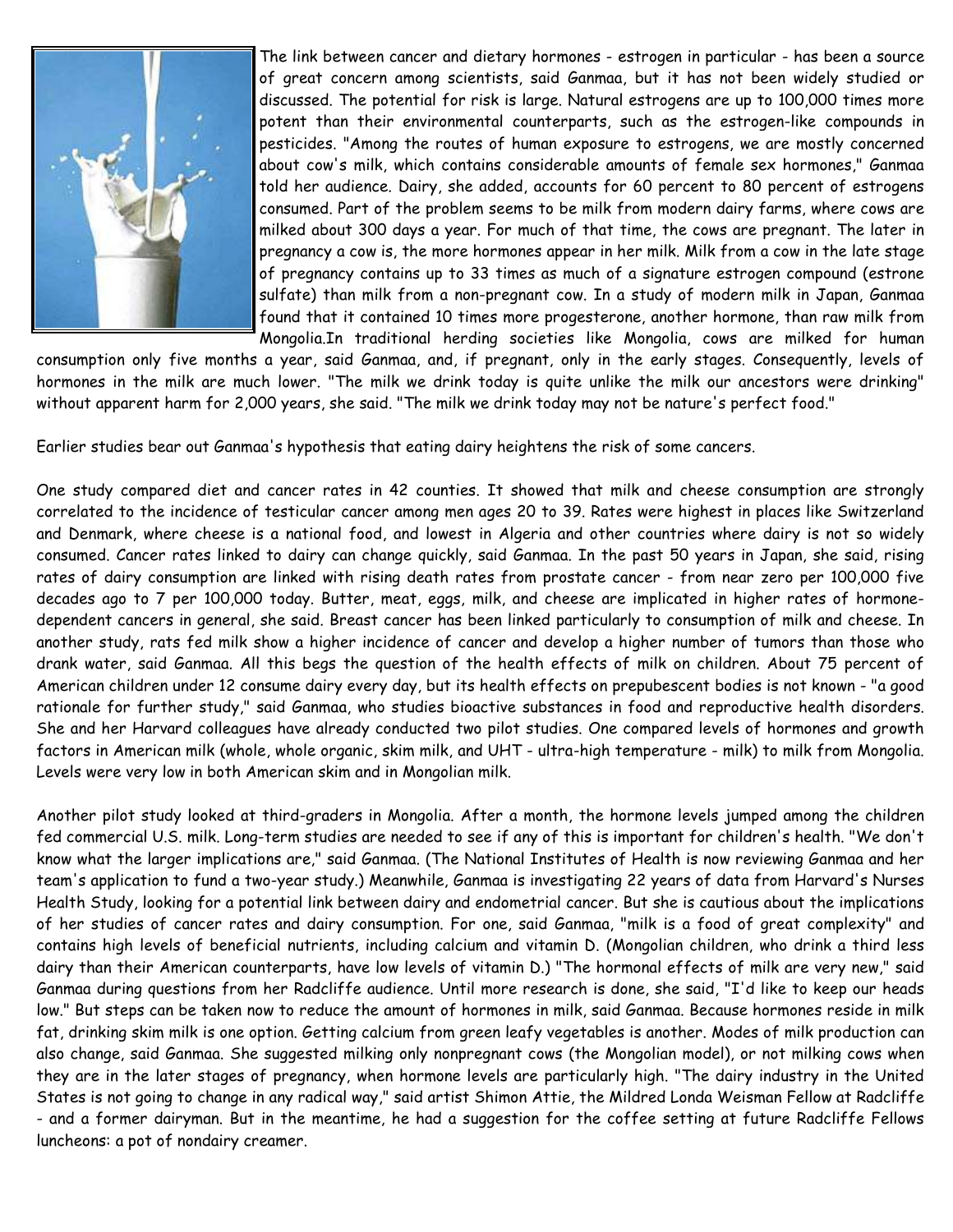## जीवन का कल्पवृक्षः कल्पसूत्र - डॉ. दिलीप धींग (निदेषकः अंतर्राष्ट्रीय प्राकृत अध्ययन व शोध केन्द्र)

जैन धर्म की साहित्यिक विरासत में एक से बढ़कर एक अनेक ग्रंथ है। हर ग्रंथ की विषय वस्तु और महत्व अलग-अलग है। कुछ ग्रंथों के प्रति कुछ कारणों से जन जीवन में विषेष स्थान बन गया, उनमें से एक ग्रंथ है - कल्पसूत्र। कल्प का आशय है - नीति, आचार-सहिता, मर्यादा और विधि-विधान। जिस ग्रंथ में इन विषयों का निरूपण हुआ है, वह कल्पसूत्र है। पूर्वजन्म, इतिहास, आचार और सर्न्कृति विषयक इस ग्रंथ के रचनाकार श्रुतकेवली आचार्य श्री भद्रबाहु स्वामी है। ष्वेताम्बर जैन परम्परा के मान्य आगम ग्रंथ दशाश्रुतस्कंध (आचारदशा) का आठवां अध्ययन कल्पसूत्र है। इस अध्ययन का इतना महत्व रहा कि आचारदशा से इसे अलग करके 'कल्पसूत्र' नाम से एक स्वतंत्र ग्रंथ के रूप में स्थान व सम्मान मिला। ठीक वैसे ही, जैसे गीता महाभारत का ही एक भाग होने के बावजूद स्वतंतर ग्रंथ के रूप में समादृत है। कल्पसूत्र की महत्व व लोकप्रियता के अनेक कारण है। उनमे पाँच कारण मुख्य है।

## JAIN CALENDAR FOR THE MONTH OF SEPTEMBER 2013 VIR SAMVAT 2539 JAIN CALENDAR VIKRAM SAMVAT 2069

|                                     | Aatham   Chaudas   Pancham   Bij   Agiyaras |                                                                    |                                 |                                     |                                |                       | Jain Festival                                                                                                                                                                                                                                                                                                                                                           |                               | Auspicious Day |  |  |
|-------------------------------------|---------------------------------------------|--------------------------------------------------------------------|---------------------------------|-------------------------------------|--------------------------------|-----------------------|-------------------------------------------------------------------------------------------------------------------------------------------------------------------------------------------------------------------------------------------------------------------------------------------------------------------------------------------------------------------------|-------------------------------|----------------|--|--|
| SHRAVAN - SEPTEMBER 2013 - BHADARVO |                                             |                                                                    |                                 |                                     |                                |                       |                                                                                                                                                                                                                                                                                                                                                                         |                               |                |  |  |
| Mon                                 | Tue                                         | Wed                                                                | Thu                             | Fri                                 | Sat                            | Sun                   |                                                                                                                                                                                                                                                                                                                                                                         | AVOID GREEN & ROOT VEGETABLES |                |  |  |
| <b>30 Vad</b><br><b>Agiyaras</b>    |                                             | <b>SHRAVAN:</b><br>1 TO 5 SEPT<br><b>BHADARVO:</b><br>6 TO 30 SEPT |                                 |                                     |                                | 1<br>Vad<br>Agiyarsa  | $Data:1   2   3   4   5   6   7   8   9   10$<br>   13   15   18   21   24   27   30<br><b>AVOID ROOT VEGETABLES</b><br>Date: 14   19                                                                                                                                                                                                                                   |                               |                |  |  |
| 2 Vad<br><b>Baras</b>               | 3 <sup>1</sup><br>Vad<br>Teras              | 4 Vad<br><b>Chaudas</b>                                            | 5<br>Vad<br>Amas                | 6<br>Sud<br><b>Ekam</b>             | Sud Bij                        | 8<br>Sud Trij         | JAIN FESTIVAL<br>Date: 02-09 - Paryushan Maha Parva<br>Date : 05 - Kalpa Sutra Vanchan<br>Date: 06 - Mahavirswami Janma Vanchan<br>& Sapna Darshan<br>Date: 09 - Kshamapana, Baras Sutra<br>Vanchan,<br> Samvantsari Pratikraman<br>Date: 10 - Parna<br>Date: 19 - Poonam (Bhav Siddhachal<br>Yatra)<br><b>AUSPICIOUS DAY</b><br>Date: 14 - Suvidhinath Nirvan Kalyanak |                               |                |  |  |
| $\overline{9}$<br>Sud<br>Choth      | 10<br>Sud<br>Pancham                        | 11<br>Sud<br>Chhath                                                | 12 <sup>2</sup><br>Sud<br>Satam | 13<br>Sud<br>Aatham<br>$\mathbf{I}$ | 14<br><b>Sud</b><br><b>Nom</b> | 15<br>Sud<br>Agiyaras |                                                                                                                                                                                                                                                                                                                                                                         |                               |                |  |  |
| 16<br>Sud<br><b>Baras</b>           | 17<br><b>Sud Teras</b>                      | 18<br>Sud<br>Chaudas                                               | 19<br>Sud<br>Poonam             | 20<br>Vad<br>Ekam                   | 21<br>Vad Bij                  | 22<br>Vad Trij        |                                                                                                                                                                                                                                                                                                                                                                         |                               |                |  |  |
| 23<br>Vad<br>Choth                  | 24<br>Vad<br>Pancham                        | 25<br>Vad<br>Chhath                                                | 26<br>Vad<br>Satam              | 27<br>Vad<br>Aatham                 | 28<br>Vad<br>Nom               | 29<br>Vad Dasam       |                                                                                                                                                                                                                                                                                                                                                                         |                               |                |  |  |

DISCLAIMER - Although AHIMSA TIMES NEWS uses its best efforts to ensure the accuracy of the content on the site, sometimes, errors, mistakes or inaccuracies may creep in inadvertently. We make no guarantees as to the accuracy, correctness or reliability of the contents. We may also change the content of this site, at any time, without prior notice. In no event shall Ahimsa Times be liable to anyone for any damages of any kind arising out of or in connection with the use of this service. You agree to indemnify and hold Ahimsa Times in harmless from any and all claims, liabilities, damages, costs and expenses including lawyer's fees, arising from any use of any information from this. We also request all over readers to inform us of any inaccuracies, omissions and errors etc. noticed by them so that necessary corrections can be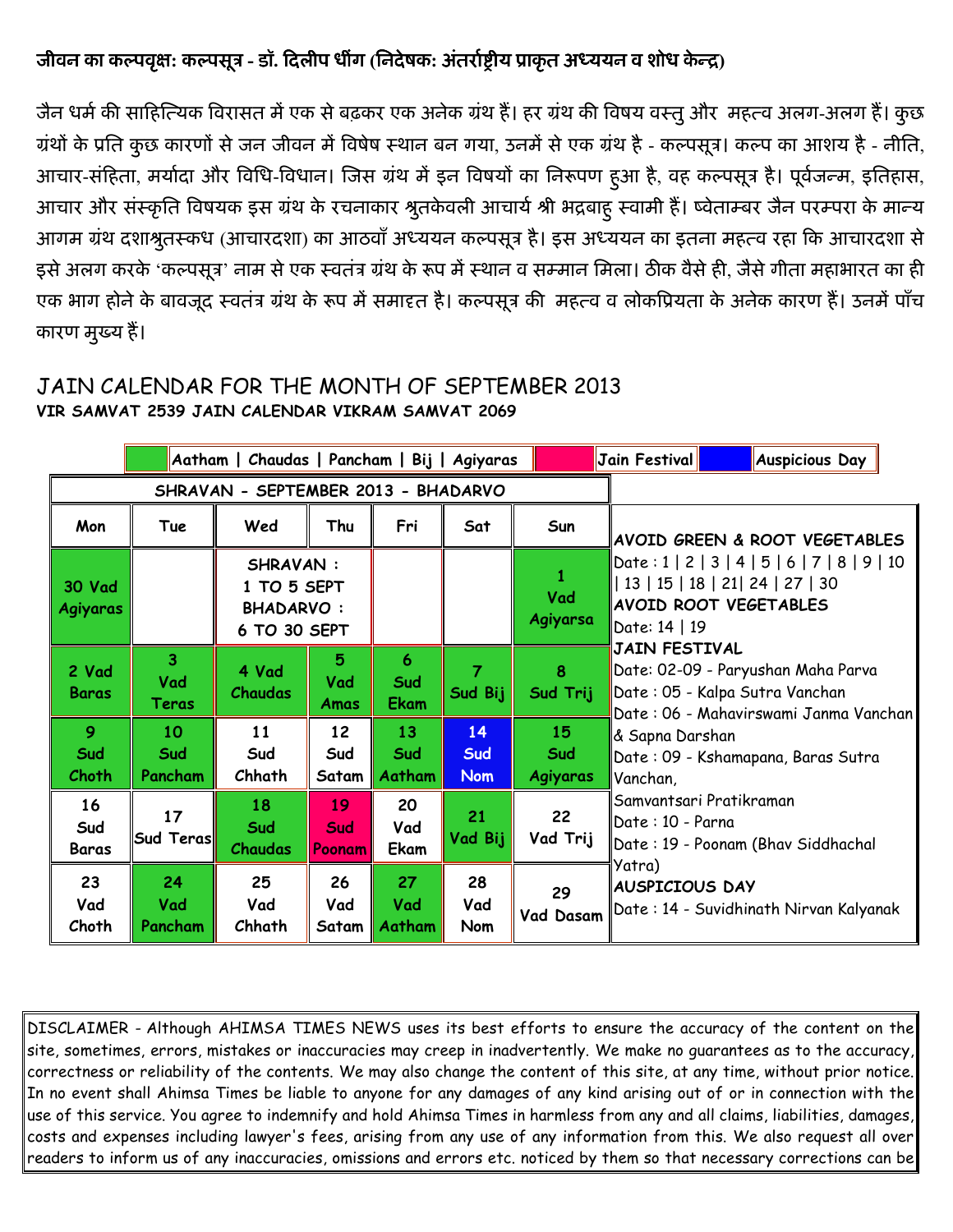### WE HEARTILY WELCOME FOLLOWING NEW MEMBERS WHO HAVE JOINED WWW.JAINSAMAJ.ORG DURING THE MONTH OF SEPTEMBER 2013

- 1. Arun Kumar Jain,Digambar,Rohini,Delhi,Business
- 2. Apurrva Sarupria,Swetambar,Mumbai,Maharashtra,Service
- 3. Amarbir Singh Kothari,Swetambar,Calcutta,West Bengal,Business
- 4. Rajbir Singh Kothari,Swetambar,Calcutta,West Bengal,Business
- 5. Abhay Trikamji Dharamsi,Swetambar,Coimbatore,Tamilnadu,Medical
- 6. Sandeep Dudhoria,Swetambar,Krishna Nagar,Delhi,Business
- 7. Sanjay Gangwal,Digambar,Mumbai,Maharashtra,Medical
- 8. Abhay Buchha,Swetambar,Amravati,Maharashtra,Business
- 9. Kamalesh Khicha Jain,Swetambar,Coimbatore,Tamil Nadu,Business
- 10. Hasmukh Jain,Digambar,Mumbai,Maharashtra,Student
- 11. Arpit Modi,Swetambar,Jodhpur,Rajasthan,Business
- 12. Dr. Dharam Chand Choudhari,Swetambar,Adilabada,Andhra Pradesh,Medical
- 13. Mahendra Kumar Bhansali,Swetambar,Bangalore,Karnataka,Consultancy
- 14. Ritik Jain,Digambar,Bhinmal,Rajasthan,Student
- 15. Lakshmen Singh Pokarna,Swetambar,Ajmer,Rajasthan,Business
- 16. Ajay Kumar Jain,Digambar,Alwar,Rajasthan,Service
- 17. Lalit Jain,Digambar,Udaipur,Rajasthan,Business
- 18. Santosh Kaswa,Swetambar,Pune,Maharashtra,Engineer
- 19. Mahendra Doshi,Swetambar,Mumbai,Maharashtra,Business
- 20. Arpana Sanadi,Digambar,Belgaum,Karnataka,Student
- 21. Vimal Jain,Swetambar,Akola,Maharashtra,Socialwork
- 22. Dhan Kumar Jain,Digambar,Chhatarpur,Madhya Pradesh,Service
- 23. Ashwani Jain,Digambar,Sonepat,Haryana,Medical
- 24. Mahendra Kumar Saklacha,Swetambar,Cheyyar,Tamilnadu,Others
- 25. Setu Jain,Digambar,Indore,Madhya Pradesh,Business
- 26. Binod Kumar Saraogi,Digambar,Kolkata,West Bengal,Business3
- 27. Bhumika Kothari,Swetambar,Vidisha,Madhya Pradesh,Government
- 28. Yateendra Kumar Sawale,Digambar,Dombivli,Maharashtra,Consultancy
- 29. Pritesh Chordiya,Swetambar,Jalgaon,Maharashtra,Others
- 30. Rajiv Kumar Jain,Digambar,Bhopal,Madhya Pradesh,Engineer
- 31. Rakesh Kumar Chhabra,Digambar,Jaipur,Rajasthan,Service
- 32. Kamlesh Nahata,Swetambar,Neemuch,Madhya Pradesh,Business
- 33. Narendra Bora,Swetambar,Chennai,Tamilnadu,Business
- 34. Narendra Gemawat,Swetambar,Mumbai,Maharashtra,Medical
- 35. Pravin Kumar Gangwa,Digambar,Gwalior,Madhya Pradesh,Business
- 36. Pankaj Kumar Jain,Digambar,Kolkata,West Bengal,Finance
- 37. Vivek Kumar Patodi,Digambar,Sikar,Rajasthan,Marketing
- 38. K. K. Jain,Digambar,Jaipur,Rajasthan,Law
- 39. Disha Hardik Sanghvi,Swetambar,Ahmedabad,Gujarat,Engineer
- 40. Vinay Kumar Sethiya,Digambar,Kota,Rajasthan,Engineer
- 41. Chiranjeevi Golechha,Swetambar,Visakhapatnam,Andhra Pradesh,Business
- 42. Vineet Kumar Golechha,Swetambar,Visakhapatnam,Andhra Pradesh,Arts
- 43. Bhikam Chand Golechha,Swetambar,Visakhapatnam,Andhra Pradesh,Business
- 44. Parivesh Kastiya,Swetambar,Shivpuri,Madhya Pradesh,Business
- 45. Randhir Singh Bhutoria,Swetambar,Burdwan,West Bengal,Business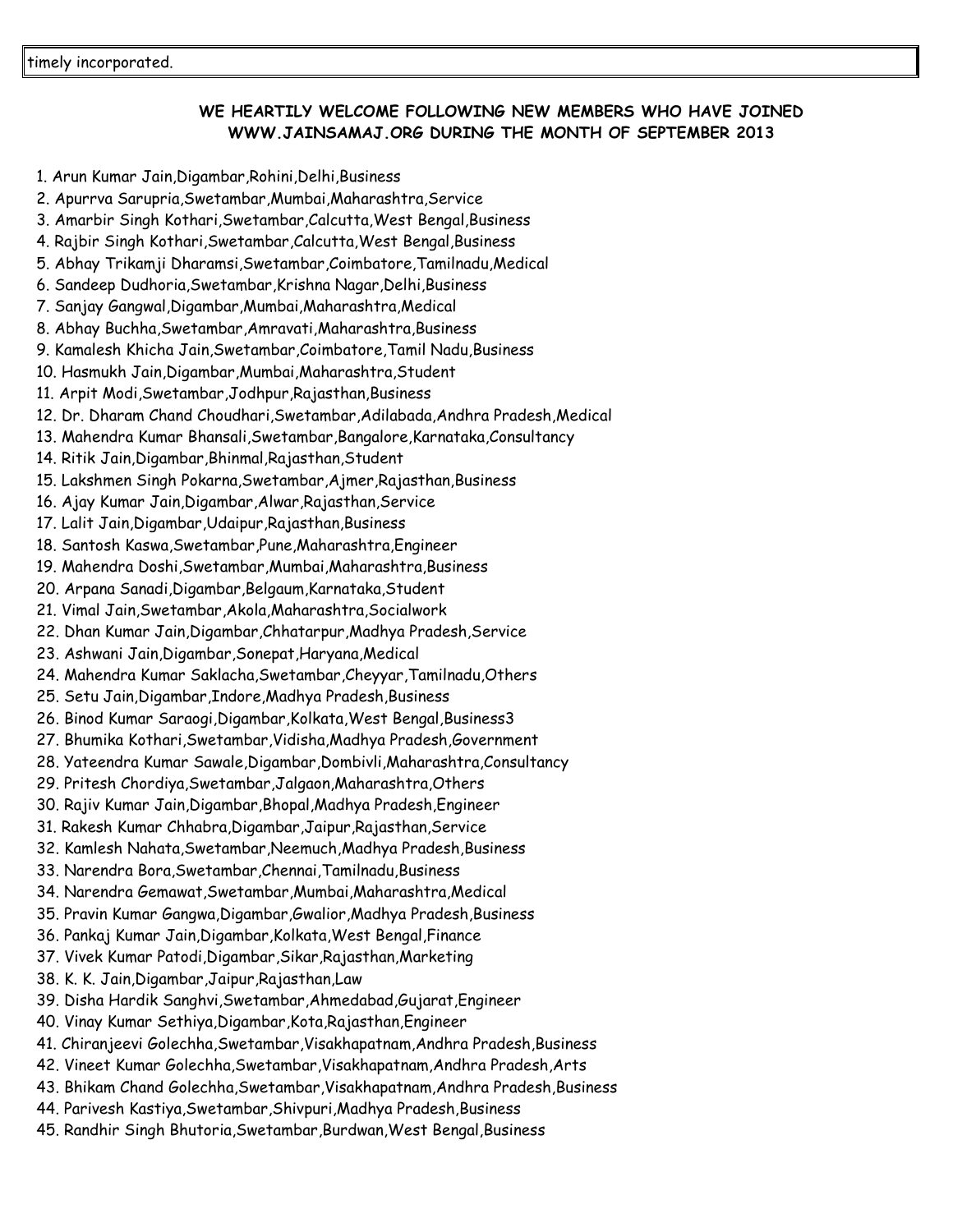#### Matrimonial Candidates

This Matrimonial Service is free for all Jain candidates Click Online Individual Profile or Visit www.jainsamaj.org "Matrimonial Section" for details



#### BRIDES

- 1. Ruchika Jain,26,Swetamber,Model Town-3,Delhi,Business
- 2. Nidhi Jain,23,Digamber,Bhavnagar,Gujarat,Others
- 3. Leena Shah,28,Swetamber,Chennai,Tamilnadu,Arts
- 4. Khushbu Sethia,32,Digamber,Kota,Rajasthan,Service
- 5. Swati Kothari,29,Swetamber,Hyderabad,Andhara Pradesh,Service
- 6. Dipika Bhura,27,Swetamber,Kolkata,West Bengal,Service
- 7. Monika Jain,30,Digamber,Udipur,Rajasthan,Arts
- 8. Surbhi Bhagat,29,Digamber,Jaipur,Rajasthan,Business
- 9. Vandana Bafna,23,Swetamber,Hyderabad,Andhra Pradesh,Others
- 10. Raina Jain,26,Swetamber,Ujjain,Madhya Pradesh,Others
- 11. Pallavi Jain,27,Digamber,Ahmedabad,Gujarat,Engineering
- 12. Shikha Shah,23,Swetamber,Ahmedabad,Gujarat,Others



#### GROOMS

- 1. Vimlesh Shah,35,Swetamber,Chennai,Tamil Nadu,Divorcee
- 2. Animesh Bothra,27,Swetamber,Jaipur,Rajasthan,Others
- 3. Rohit Jain,29,Digamber,Modi Nagar,Uttar Pradesh,Service
- 4. Sandeep Sanklecha,27,Swetamber,Nagpur,Maharashtra,Engineering
- 5. Vishal Kothari,27,Swetamber,Jkanpur,Uttar Pradesh,Business
- 6. Amit Jain,27,Digamber,Shahadra,Delhi,Engineering
- 7. Paras Matalia,31,Swetamber,Morbi,Gujarat,Service
- 8. Abhishek Jain,28,Digamber,Dehradun,Uttarakhand,Business
- 9. Rakesh Jain,26,Digamber,Jaipur,Rajasthan,Engineering
- 10. Sameer Mahajan,28,Digamber,Aurangabad,Maharashtra,Medicine
- 11. Abhishek Kumar Jain,29,Digamber,Jaipur,Rajasthan,Engineering
- 12. Jimmy Kumar Doshi,27,Digamber,Himmatnagar,Gujarat,Business
- 13. Dharmendra Turakhiya,34,Swetamber,Surendranagar,Gujarat,Service
- 14. Vipul Kothari,26,Swetamber,Hyderabad,Andhara Pradesh,Service
- 15. Montu Shah,31,Swetamber,Ahmedabad,Gujarat,Others
- 16. Kushal Shah,24,Swetamber,Ahmedabad,Gujarat,Engineering
- 17. Rajat Kothari,24,Swetamber,Jodhpur,Rajasthan,Service
- 18. Saurabh Jain,29,Digamber,Jaipur,Rajasthan,Business
- 19. Vikash Kumar Jain,38,Digamber,Lilongwe,Uk,Service
- 20. Balaji Jain,34,Digamber,Mudhalur,Tamilnadu,Others